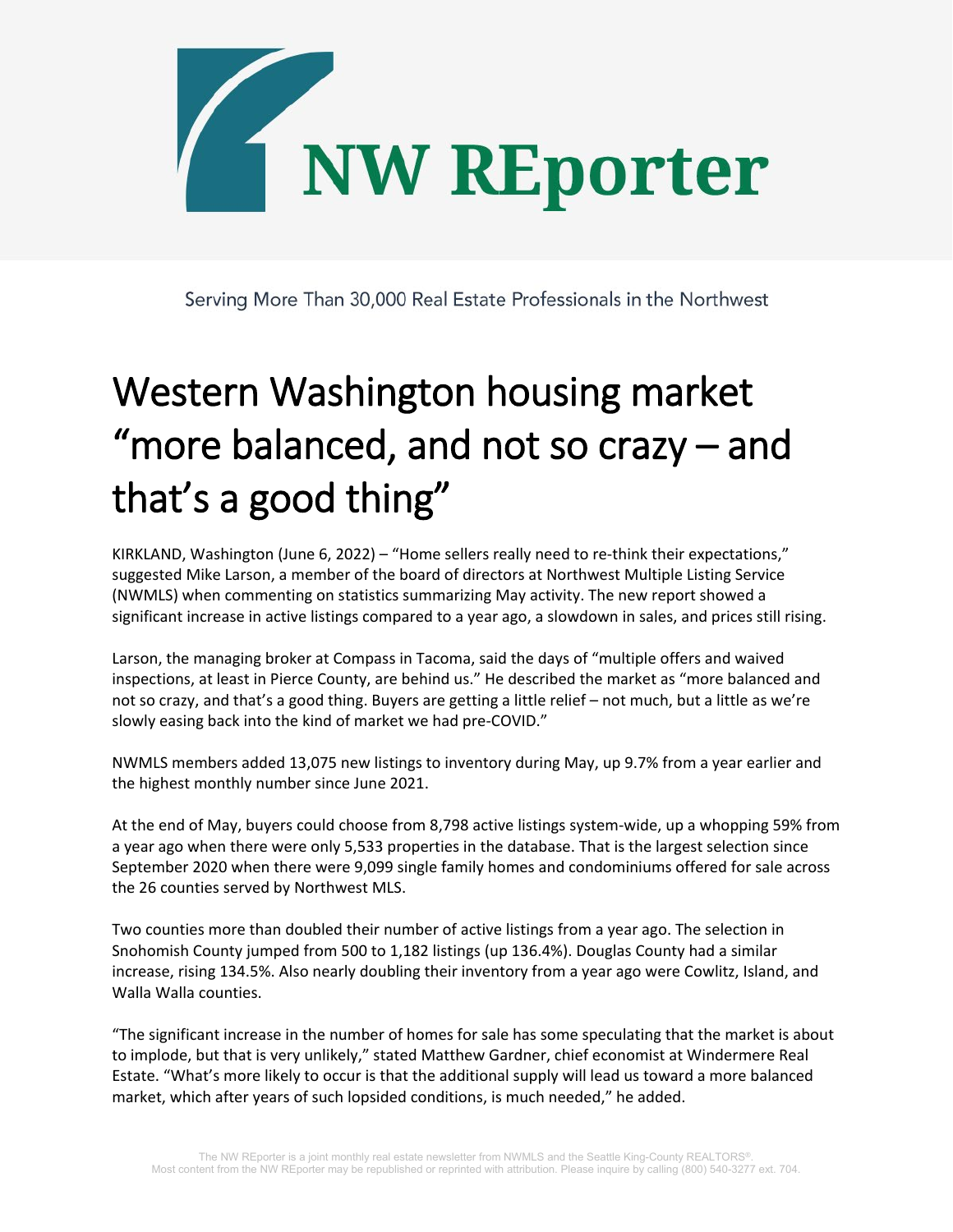

Even with the healthy uptick in inventory, there is still less than one month of supply area-wide (0.97 months). Twenty of the 26 counties in the report are showing more than a month of supply, with the tightest inventory (0.85 months or less) in the four-county Puget Sound region.

Both pending sales (mutually accepted offers) and closed sales during May were down from a year ago, but up from the previous month.

Pending sales declined about 11.7% from twelve months ago but increased 8.2% compared with April. Members reported 10,563 pending sales of homes and condos last month, up from April's figure of 9,760, but down from the year-ago total of 11,969.

Gardner believes the April-to-May increase indicates rising mortgage rates are not yet negatively impacting the housing market. "The additional supply of homes for sale is giving buyers more choices, which is something they haven't had in several years," he remarked.

Closed sales dipped slightly from a year ago (down about 3%) but rose 9% from April. Members completed 9,096 sales last month, which was 278 fewer than a year ago. May's total outgained April by 752 transactions.

Buyers can expect to pay more for homes and condos, although the increases may be moderating. Last month's system-wide median price of \$660,000 was up 12.8% from the year-ago figure of \$585,000. Comparing percentages, that was the smallest YOY increase since December 2020 when it was 12.2%.

"In May, we saw a slowdown in the steep price increases we have witnessed so far this year," observed John Deely, executive vice president of operations at Coldwell Banker Bain. He noted prices for single family home sales (excluding condos) in King County jumped from \$775,000 in January to a whopping \$995,000 in April, a change of \$220,000 in only four months (a jump of 28.4%). Prices for single family homes in King County were nearly unchanged from April (\$995,000) to May (\$998,888).

"Rising interest rates coupled with inflation are causing buyers that rely on conventional mortgages to reconsider the affordability, and possibly take a break or look in areas that are less costly," Deely commented. "We seem to be heading from an extreme seller's market toward a more balanced market with increasing inventory."

J. Lennox Scott also commented on market adjustments. "Unsold inventory is ticking upward locally as more new listings hit the market. This gives buyers an increased selection of desirable properties to choose from as they hunt for their new home," said Scott, the chairman and CEO of John L. Scott Real Estate.

"Though there is still a steady backlog of buyers in the market, the increase in inventory means each home will receive fewer offers and may not go pending the first weekend," Scott remarked, adding, "Seasonal home price flattening is also in play, which means premium pricing is off for most properties."

NWMLS figures show last month's sales fetched 105.7% of the asking price, down from April when it was 107.7% and March when it was 108.2%.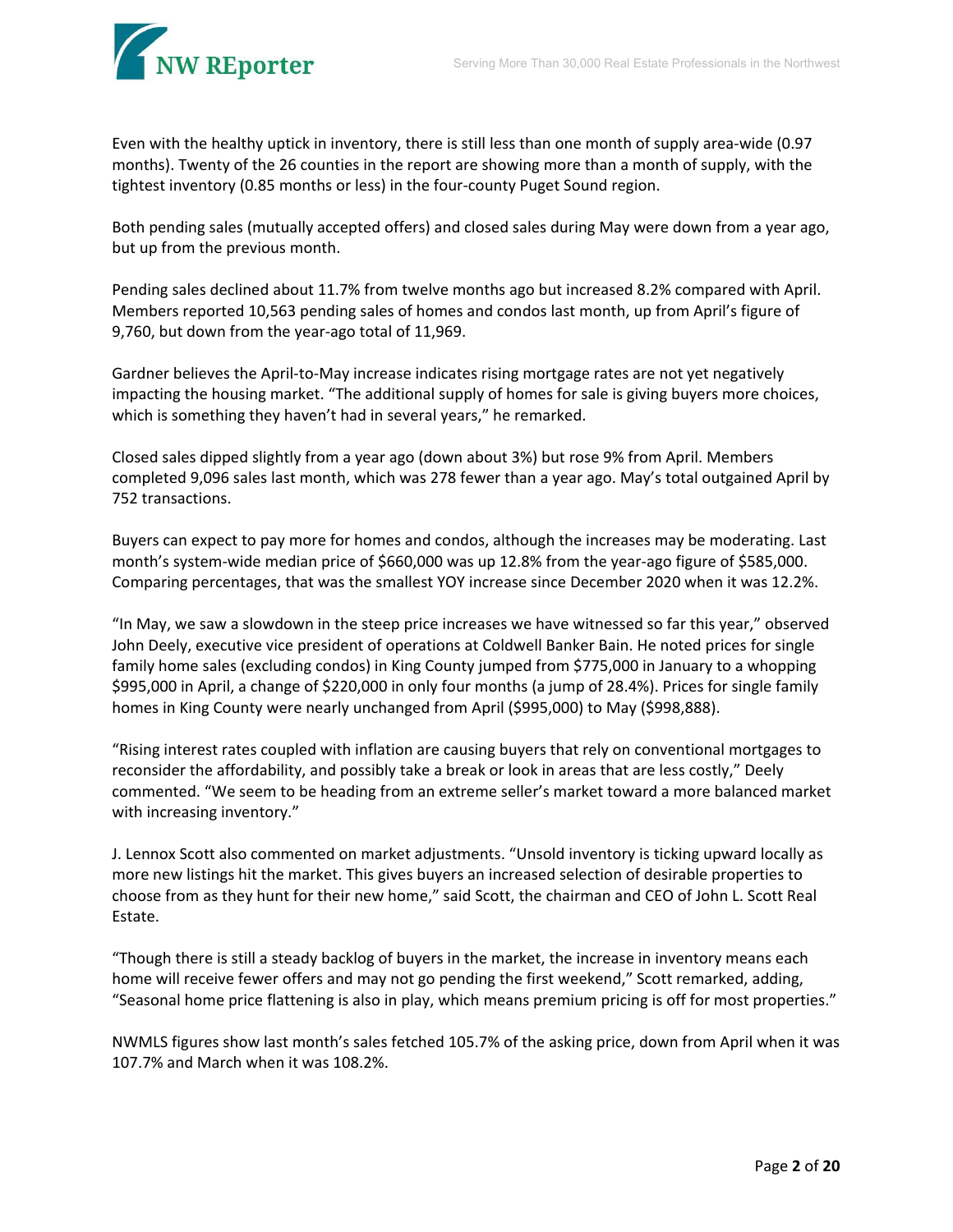

Scott also noted luxury sales activity has held steady due to strong buyer demand in the Puget Sound area. He attributes this to "a backlog of buyers along with factors like job growth and our thriving local economy."

MLS figures show there were 95 sales of properties priced at \$2 million or more in January. That number rose to 136 in February, 325 in March, 389 in April and 353 in May.

Frank Wilson, Kitsap regional manager at John L. Scott Real Estate, is detecting "light breezes of change" in that county. "Homes are staying on the market a few days longer. We are still receiving multiple offers, but not as many." He also noted inventory is slowly growing. MLS figures show supply in Kitsap County is up nearly 39% from a year ago.

"Finally, some balance in the market for homebuyers," exclaimed Dean Rebhuhn, owner at Village Homes and Properties in Woodinville. "Last month provided more buying opportunities due to increasing number of new listings and more flexible sellers willing to work with buyers on finance and inspection contingencies," he remarked, but also reported, "Price reductions are on the increase from sellers as overpriced properties are languishing on the market."

"Things have changed," agreed Dick Beeson, managing broker at RE/MAX Northwest Realtors in Gig Harbor. "Sellers who expect to get more than their asking price are unhappy if they receive offers only slightly above their list price. Sellers are now more often required to consider offers contingent upon financing, inspections, or the sale of the buyer's home. Things that were normal in purchase contracts just two years ago are making their return," he stated.

Beeson expects inventory will continue to grow as more sellers realize now is the time to sell. "Otherwise, their home's appreciation simply becomes unrealized phantom equity, especially if prices fail to continue their dizzying upward spiral." And, he suggested, "That day is drawing near."

Despite some conditions tilting to favor buyers, Beeson said some buyers have given up hope, choosing to sit on the sidelines waiting for a more "normal" or falling market. "Those days are a mirage."

Reflecting on his 40 years in the business, Beeson wondered, "Who would ever imagine increases of nearly 65% in inventory in Pierce County and nearly 36% in Pierce and King County would only produce less than a month's supply of homes for sale? Imagine prices escalating at 15% or more a year, yet the number of closed sales is falling. Imagine buyers looking at the increased inventory, increased prices and still experiencing serious competition with a plethora of other buyers for most homes. That's the world of today in Western Washington!"

Would-be owners of condominiums will find limited choices with inventory down more than 9% from a year ago. Prices are up nearly 15%, rising from \$435,000 to \$500,000.

"The only constant is change," said Gary O'Leyar, another broker with decades of experience. "Although we have been through a long run-up in the market, history tells us that the real estate market never remains static. There is a definite shift in buyers' patterns," according to O'Leyar, the designated broker/owner at Berkshire Hathaway HomeServices Signature Properties in Seattle.

O'Leyar also noted there are many "micro markets" within each county. Within King County, for example, Northwest MLS tracks data for 30 map areas. Last month's median sales prices ranged from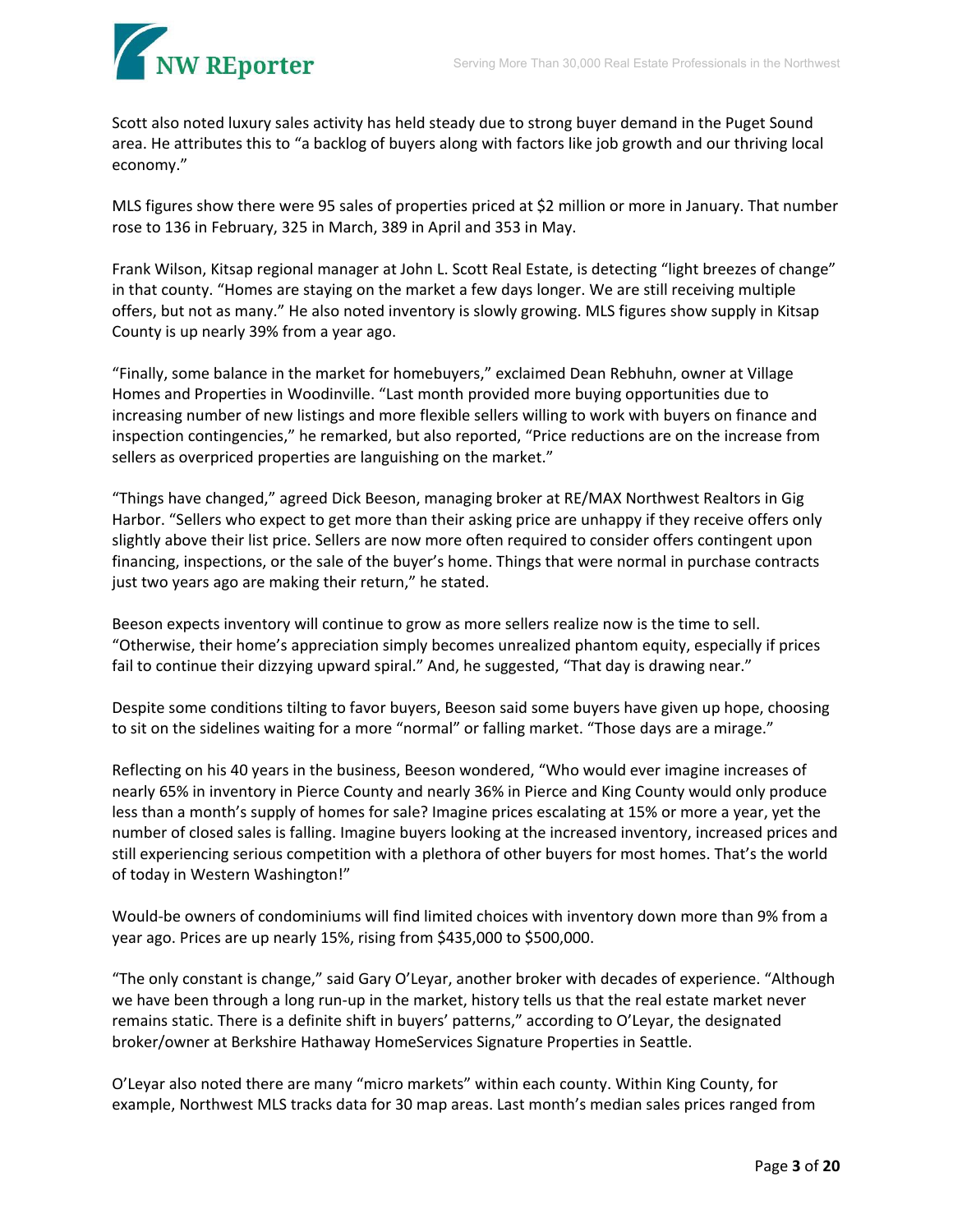

\$565,400 in the area encompassing Dash Point and Federal Way to nearly \$2.6 million on Mercer Island. Also notable is area 720 where Shoreline and Lake Forest Park are located. That area had a year-overyear price bump of 52.4%, with the median price surpassing \$1 million for the first time, according to MLS records. In nine of the 30 map areas in King County, median prices exceeded \$1 million last month.

O'Leyar acknowledged "outside influences beyond our local control" are factors contributing to market changes. He cited interest rates and the price of gasoline among them.

There are local dynamics that also impact activity, O'Leyar emphasized. "Employment is a significant barometer," he suggested. "King County enjoys an extremely low unemployment rate, recently at about 2% which is notably below the state and national rates around 4.1% and 3.6%, respectively. When clients ask for market forecast opinions, my consistent 'go to' reply has been "Watch the employment numbers along with population numbers of people entering or exiting the market. It's basic supply and demand."

Northwest Multiple Listing Service is a not-for-profit, member-owned organization that facilitates cooperation among its member real estate firms. With more than 2,500 member firm offices and 32,000 brokers across Washington state, NWMLS [\(www.nwmls.com\)](http://www.nwmls.com/) is the largest full-service MLS in the Northwest. Based in Kirkland, Washington, its service area spans 26 counties, and it operates 21 local service centers.

| Single Fam.  |            | <b>LISTINGS</b> | <b>PENDING</b> | <b>CLOSED SALES</b> |             |           | <b>MONTHS OF</b> |           |  |
|--------------|------------|-----------------|----------------|---------------------|-------------|-----------|------------------|-----------|--|
| Homes +      |            |                 | <b>SALES</b>   |                     |             |           | <b>INVENTORY</b> |           |  |
| Condos       | <b>New</b> | Total           | # Pending      | #                   | Avg. Price  | Median    | This             | Same mo., |  |
|              | Listings   | Active          | Sales          | Closings            |             | Price     | month            | year ago  |  |
| King         | 4,581      | 2,708           | 3,606          | 3,281               | \$1,099,144 | \$880,000 | 0.83             | 0.55      |  |
| Snohomish    | 1,973      | 1,182           | 1,571          | 1,394               | \$856,607   | \$782,800 | 0.85             | 0.34      |  |
| Pierce       | 2,018      | 1,214           | 1,736          | 1,502               | \$639,121   | \$575,000 | 0.81             | 0.51      |  |
| Kitsap       | 593        | 351             | 569            | 446                 | \$648,543   | \$550,000 | 0.79             | 0.62      |  |
| Mason        | 174        | 152             | 142            | 115                 | \$493,205   | \$410,000 | 1.32             | 0.72      |  |
| Skagit       | 270        | 203             | 230            | 178                 | \$634,636   | \$555,500 | 1.14             | 0.72      |  |
| Grays Harbor | 240        | 276             | 181            | 156                 | \$370,221   | \$350,000 | 1.77             | 1.08      |  |
| Lewis        | 199        | 190             | 149            | 119                 | \$412,148   | \$406,000 | 1.60             | 1.28      |  |
| Cowlitz      | 197        | 157             | 152            | 120                 | \$443,325   | \$400,000 | 1.31             | 0.74      |  |
| Grant        | 152        | 143             | 108            | 114                 | \$424,687   | \$385,000 | 1.25             | 0.89      |  |
| Thurston     | 646        | 371             | 600            | 475                 | \$569,080   | \$519,933 | 0.78             | 0.47      |  |
| San Juan     | 58         | 94              | 28             | 17                  | \$1,188,824 | \$985,000 | 5.53             | 2.39      |  |
| Island       | 269        | 186             | 199            | 145                 | \$678,711   | \$610,000 | 1.28             | 0.59      |  |
| Kittitas     | 167        | 152             | 105            | 89                  | \$719,857   | \$550,000 | 1.71             | 0.98      |  |
| Jefferson    | 86         | 82              | 61             | 46                  | \$703,283   | \$625,000 | 1.78             | 1.15      |  |
| Okanogan     | 121        | 149             | 76             | 39                  | \$395,729   | \$310,000 | 3.82             | 1.86      |  |
| Whatcom      | 491        | 355             | 402            | 341                 | \$691,615   | \$610,000 | 1.04             | 0.84      |  |
| Clark        | 130        | 90              | 108            | 95                  | \$613,614   | \$550,000 | 0.95             | 0.64      |  |
| Pacific      | 79         | 102             | 66             | 46                  | \$342,545   | \$352,000 | 2.22             | 1.05      |  |
| Ferry        | 12         | 27              | 12             | 7                   | \$216,714   | \$175,000 | 3.86             | 12.00     |  |
| Clallam      | 132        | 113             | 115            | 83                  | \$520,324   | \$444,950 | 1.36             | 1.00      |  |
| Chelan       | 180        | 179             | 119            | 97                  | \$692,532   | \$570,900 | 1.85             | 1.03      |  |
| Douglas      | 78         | 68              | 53             | 65                  | \$464,491   | \$425,000 | 1.05             | 0.55      |  |
| Adams        | 19         | 23              | 17             | 10                  | \$429,679   | \$390,790 | 2.30             | 1.63      |  |
| Walla Walla  | 98         | 85              | 82             | 65                  | \$522,498   | \$445,000 | 1.31             | 0.93      |  |
| Columbia     | 18         | 24              | 8              | 10                  | \$391,540   | \$315,250 | 2.40             | 5.00      |  |
| Others       | 94         | 122             | 68             | 41                  | \$468,870   | \$420,125 | 2.98             | 1.70      |  |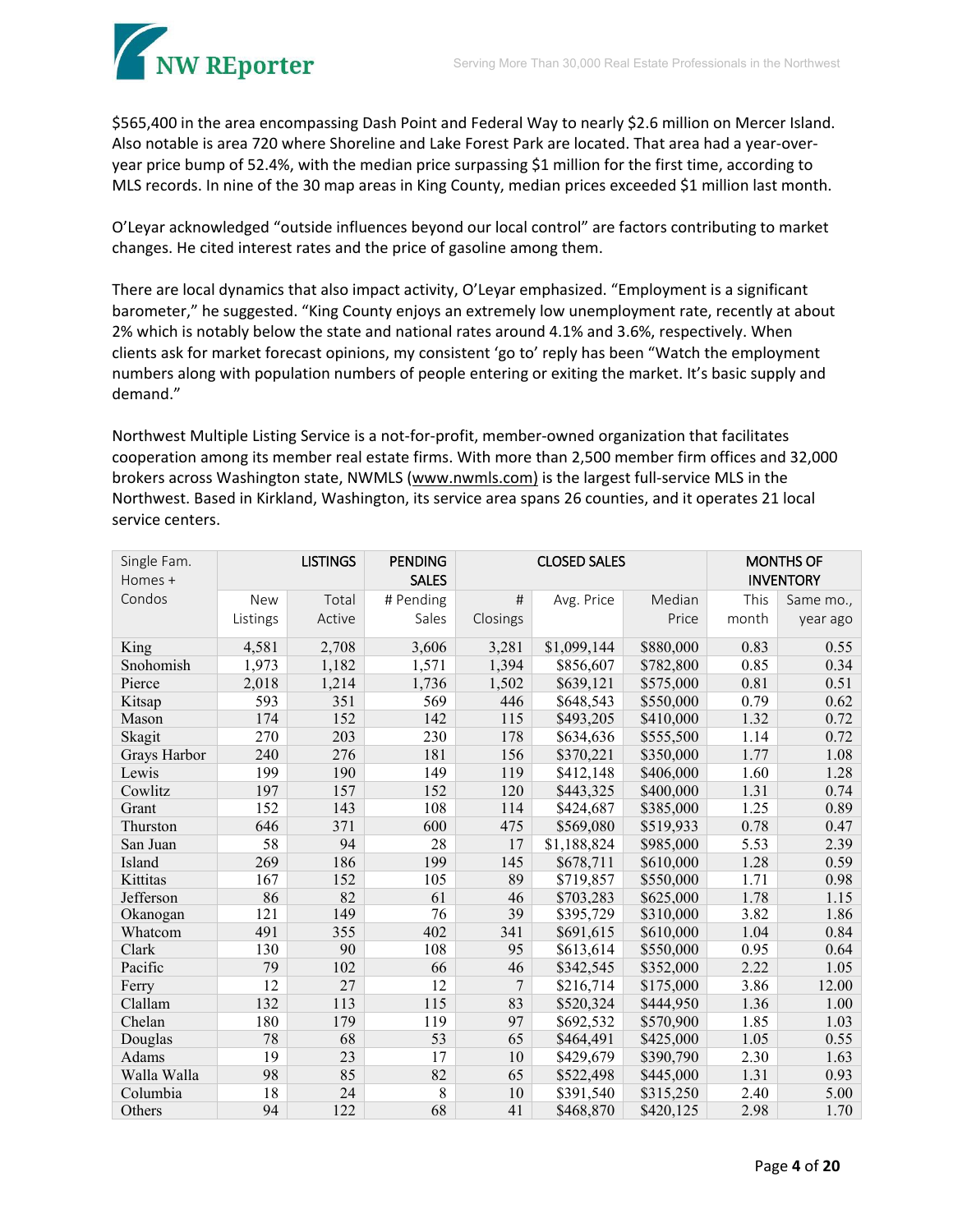

| <b>Total</b> | .3.075 | 8,798 | 10.563 | 9.096 | \$818,146 | \$660,000 | 0.97 | 0.5 |
|--------------|--------|-------|--------|-------|-----------|-----------|------|-----|
|--------------|--------|-------|--------|-------|-----------|-----------|------|-----|

| 4-county ruget sound region rending sales (Sr H + Condo combined) |      |      |      |      |      |      |      |      |      |      |      |      |
|-------------------------------------------------------------------|------|------|------|------|------|------|------|------|------|------|------|------|
| (totals include King, Snohomish, Pierce & Kitsap counties)        |      |      |      |      |      |      |      |      |      |      |      |      |
|                                                                   | Jan  | Feb  | Mar  | Apr  | May  | Jun  | Jul  | Aug  | Sep  | Oct  | Nov  | Dec  |
| 2003                                                              | 4746 | 5290 | 6889 | 6837 | 7148 | 7202 | 7673 | 7135 | 6698 | 6552 | 4904 | 4454 |
| 2004                                                              | 4521 | 6284 | 8073 | 7910 | 7888 | 8186 | 7583 | 7464 | 6984 | 6761 | 6228 | 5195 |
| 2005                                                              | 5426 | 6833 | 8801 | 8420 | 8610 | 8896 | 8207 | 8784 | 7561 | 7157 | 6188 | 4837 |
| 2006                                                              | 5275 | 6032 | 8174 | 7651 | 8411 | 8094 | 7121 | 7692 | 6216 | 6403 | 5292 | 4346 |
| 2007                                                              | 4869 | 6239 | 7192 | 6974 | 7311 | 6876 | 6371 | 5580 | 4153 | 4447 | 3896 | 2975 |
| 2008                                                              | 3291 | 4167 | 4520 | 4624 | 4526 | 4765 | 4580 | 4584 | 4445 | 3346 | 2841 | 2432 |
| 2009                                                              | 3250 | 3407 | 4262 | 5372 | 5498 | 5963 | 5551 | 5764 | 5825 | 5702 | 3829 | 3440 |
| 2010                                                              | 4381 | 5211 | 6821 | 7368 | 4058 | 4239 | 4306 | 4520 | 4350 | 4376 | 3938 | 3474 |
| 2011                                                              | 4272 | 4767 | 6049 | 5732 | 5963 | 5868 | 5657 | 5944 | 5299 | 5384 | 4814 | 4197 |
| 2012                                                              | 4921 | 6069 | 7386 | 7015 | 7295 | 6733 | 6489 | 6341 | 5871 | 6453 | 5188 | 4181 |
| 2013                                                              | 5548 | 6095 | 7400 | 7462 | 7743 | 7374 | 7264 | 6916 | 5951 | 6222 | 5083 | 3957 |
| 2014                                                              | 5406 | 5587 | 7099 | 7325 | 8055 | 7546 | 7169 | 6959 | 6661 | 6469 | 5220 | 4410 |
| 2015                                                              | 5791 | 6541 | 8648 | 8671 | 8620 | 8608 | 8248 | 7792 | 7179 | 6977 | 5703 | 4475 |
| 2016                                                              | 5420 | 6703 | 8130 | 8332 | 9153 | 8869 | 8545 | 8628 | 7729 | 7487 | 6115 | 4727 |
| 2017                                                              | 5710 | 6024 | 7592 | 7621 | 9188 | 9042 | 8514 | 8637 | 7441 | 7740 | 6094 | 4460 |
| 2018                                                              | 5484 | 5725 | 7373 | 7565 | 8742 | 8052 | 7612 | 6893 | 6235 | 6367 | 5328 | 4037 |
| 2019                                                              | 5472 | 4910 | 7588 | 8090 | 8597 | 8231 | 7773 | 7345 | 6896 | 6797 | 5788 | 4183 |
| 2020                                                              | 5352 | 6078 | 6477 | 5066 | 7297 | 8335 | 8817 | 9179 | 8606 | 7934 | 6122 | 4851 |
| 2021                                                              | 5216 | 5600 | 8002 | 7716 | 8674 | 8824 | 8049 | 8586 | 7880 | 7405 | 6022 | 3943 |
| 2022                                                              | 4405 | 5560 | 7312 | 6908 | 7482 |      |      |      |      |      |      |      |

#### **4-county Puget Sound Region Pending Sales (SFH + Condo combined)**

## White House "Housing Supply Action Plan" draws praise from housing industry leaders

An ambitious Housing Supply Action Plan unveiled last month by President Biden aims to close the country's housing supply shortfall within five years. Using a combination of legislative and administrative initiatives, the plan -- which the administration called the most comprehensive "all-of-government" effort in history -- drew a generally positive reaction from the housing and mortgage banking industries.

In a news release, White House officials noted fewer new homes were built in the decade following the Great Recession than in any decade since the 1960s; also, the mismatch between housing supply and demand grew during the pandemic.

The shortfall "burdens family budgets, drives up inflation, limits economic growth, maintains residential segregation, and exacerbates climate change," officials stated. While rising housing costs have burdened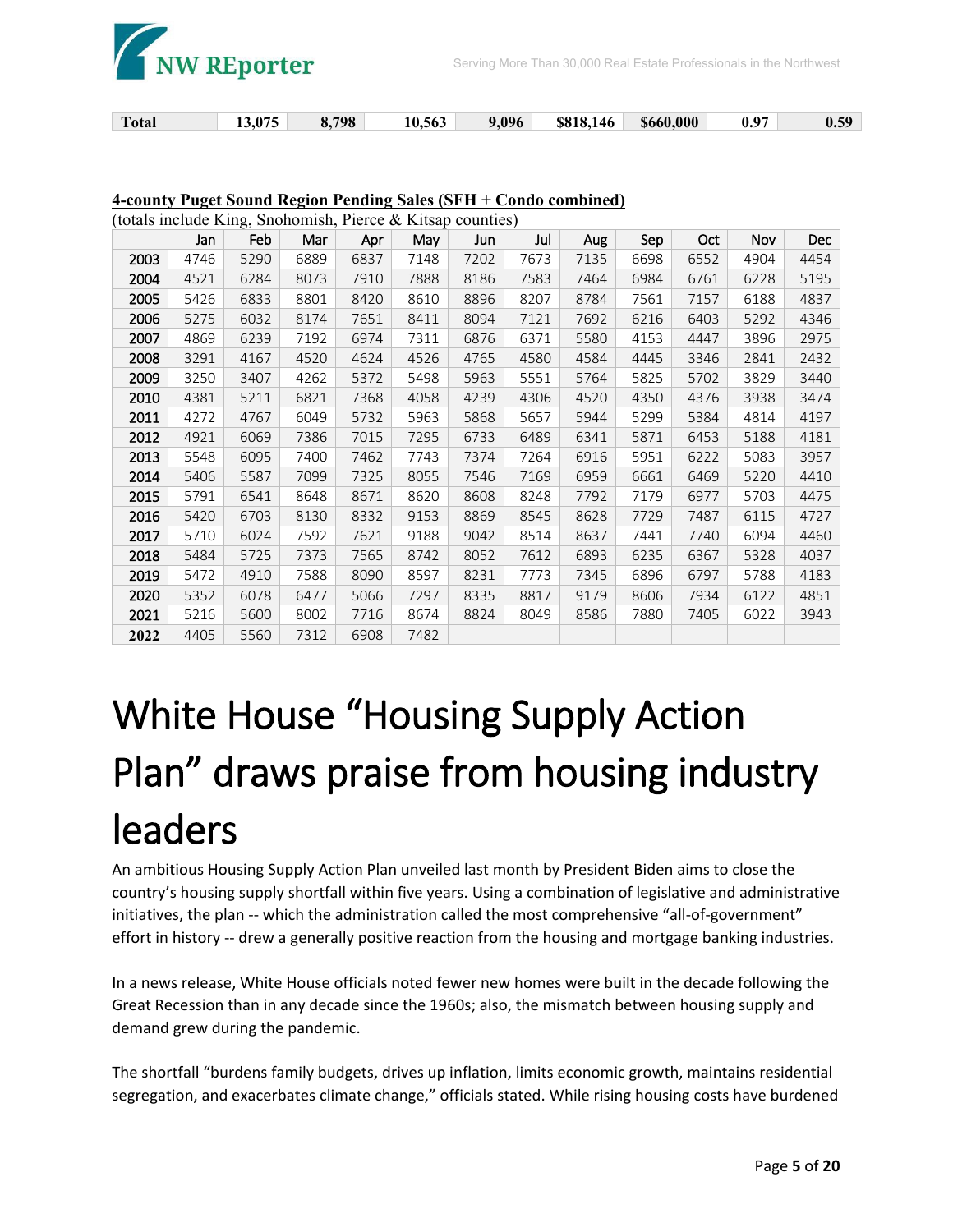

families across the income spectrum, these costs have hit low- and moderate-income families, and people and communities of color, even harder.

The multi-pronged [Biden-Harris housing plan](https://www.whitehouse.gov/briefing-room/statements-releases/2022/05/16/president-biden-announces-new-actions-to-ease-the-burden-of-housing-costs/) includes:

- Deploying new financing mechanisms to build and preserve more housing where financing gaps currently exists, such as manufactured housing, accessory dwelling units, 2-to-4-unit properties, and smaller multifamily buildings.
- Measures to ensure more government-owned homes and other housing goes to owneroccupants, or nonprofits who will rehab them, and not large institutional investors.
- Working with the private sector to address supply chain issues.
- Improving building techniques to finish construction this year on the most new homes in any year since 2006.
- Helping renters who are grappling with high rental costs by building and preserving rental housing for low- and moderate-income families.
- Rewarding jurisdictions that have reformed zoning and land-use policies.
- Expanding and improving existing forms of federal financing, including for affordable multifamily development and preservation, and institute reforms to the Low Income Housing Tax Credit and the HOME Investment Partnerships Program.

Moody's Analytics estimates the housing shortfall exceeds 1.5 million homes nationwide. The National Association of Realtors®, in a research report it commissioned in 2021, pegged the shortage at 5.5 million homes.

Commenting on the Biden plan, NAR President Leslie Rouda Smith said NAR "welcomes the administration's work on this effort and encourages policymakers to look at comprehensive action." She emphasized comprehensive action is needed that "includes zoning reforms, investment in new construction, expansion of financing and tax incentives to spurt investment in housing and convert unused commercial space to residential."



**Leslie Rouda Smith**

Continuing, the NAR president said the trade group supports policies encouraging states and localities receiving federal dollars to explore highdensity zoning and other land-use rules that lock out families. "We also support new grant programs for localities to enact pro-housing policies."



**Bob Broeksmit**

Bob Broeksmit, president & CEO of the Mortgage Bankers Association, issued a statement commending the Biden administration "for announcing steps to alleviate the acute shortage of single-family and multifamily housing for prospective homebuyers and renters."

In the same statement the MBA president said his group intends to review all aspects of the plan in greater details, but said, "Eliminating the regulatory barriers to new construction, including manufactured housing, in underserved markets; expanding affordable financing for multifamily development and rehab projects; and a commitment to more private and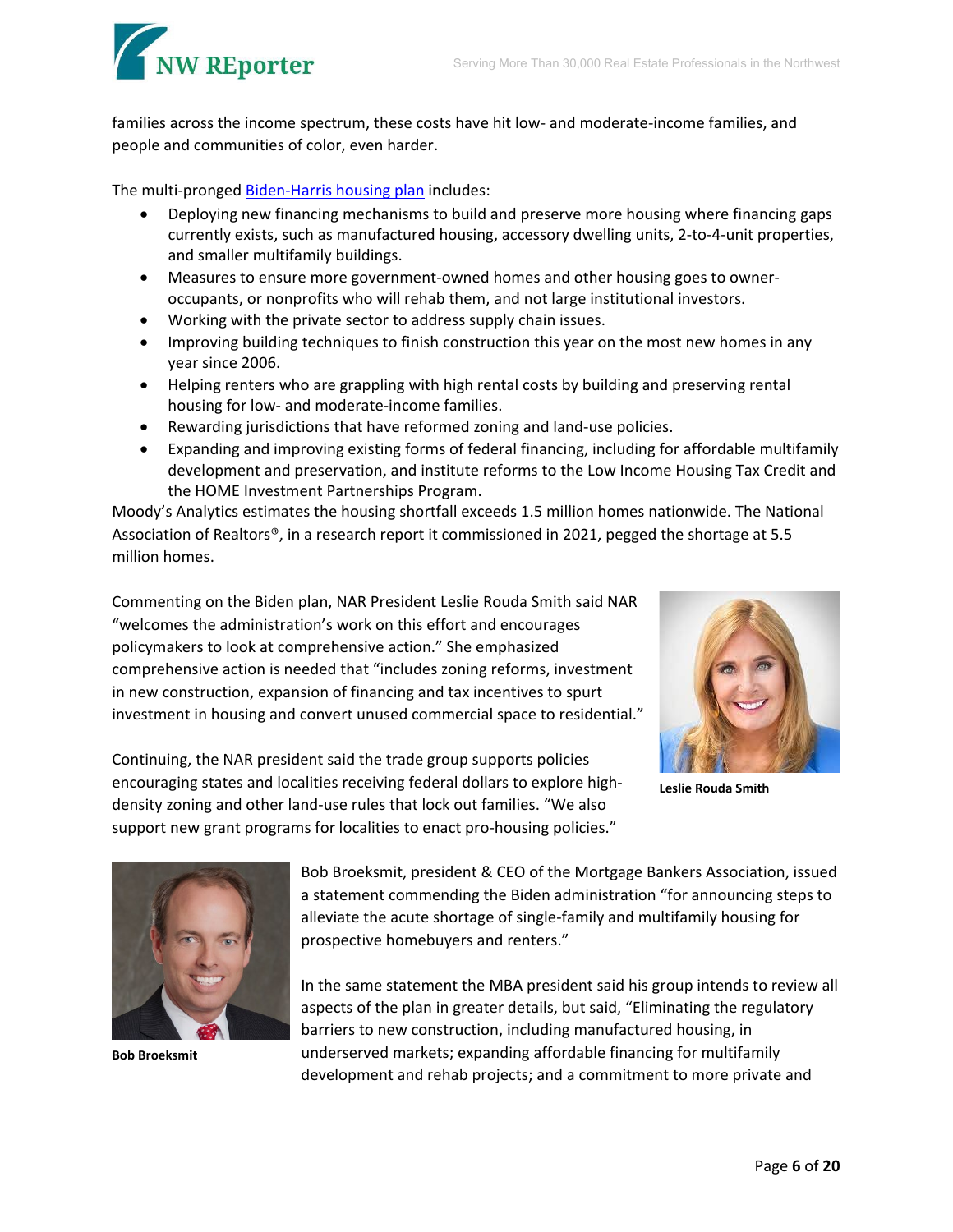

public sector partnerships will help address the housing supply and affordability challenges that continue to burden families."

The Housing Supply Action Plan also drew praise from the National Association of Home Builders (NAHB).

NAHB chairman Jerry Konter, said his group commends the White House "for joining the fight to put the issue of housing affordability in the forefront of the national economic agenda after NAHB had been urging the administration to move on this vital national concern for the past several months."



**Jerry Konter**

The NAHB statement also referenced a letter, signed by more than 10,000 of its 140,000 members, it sent to President Biden in April. Citing rapidly rising interest rates, rising home prices and rents, and the rising cost of lumber and building materials, the Home Builders urged "immediate action" to address issues that "threaten to derail the current housing and economic expansion."

The NAHB letter asked the Biden administration to suspend tariffs on Canadian lumber imports. (The Department of Commerce recently announced it had reduced duties on softwood lumber ships from Canada as part of an independent and quasi-judicial process.)

The home building industry, in a statement on its website, said it agrees with the White House that the key to resolving the nation's housing affordability challenges is to build more homes. NAHB describes itself as "a willing partner in solving the affordability crisis that will enable builders to construct more affordable entry-level housing, raise first-time, first-generation and minority homeownership rates, provide quality rental housing and shore up the national economy."

The White House news release outlining the various elements of the Housing Supply Action Plan said the actions build on the strategy the Administration has proposed and urged Congress to pass various measures to recruit more workers into good-paying construction jobs.

The release notes the President's budget includes a 50% increase in funding for Youth Build, investments of \$303 million to expand Registered Apprenticeships and \$100 million for a new Sectoral Employment through Career Training for Occupational Readiness program, which focuses on growing industries like construction.

If enacted, the plan's proposals would use a combination of existing funding, such as the bipartisan infrastructure bill passed last year, Department of Transportation budgets, and new spending proposals.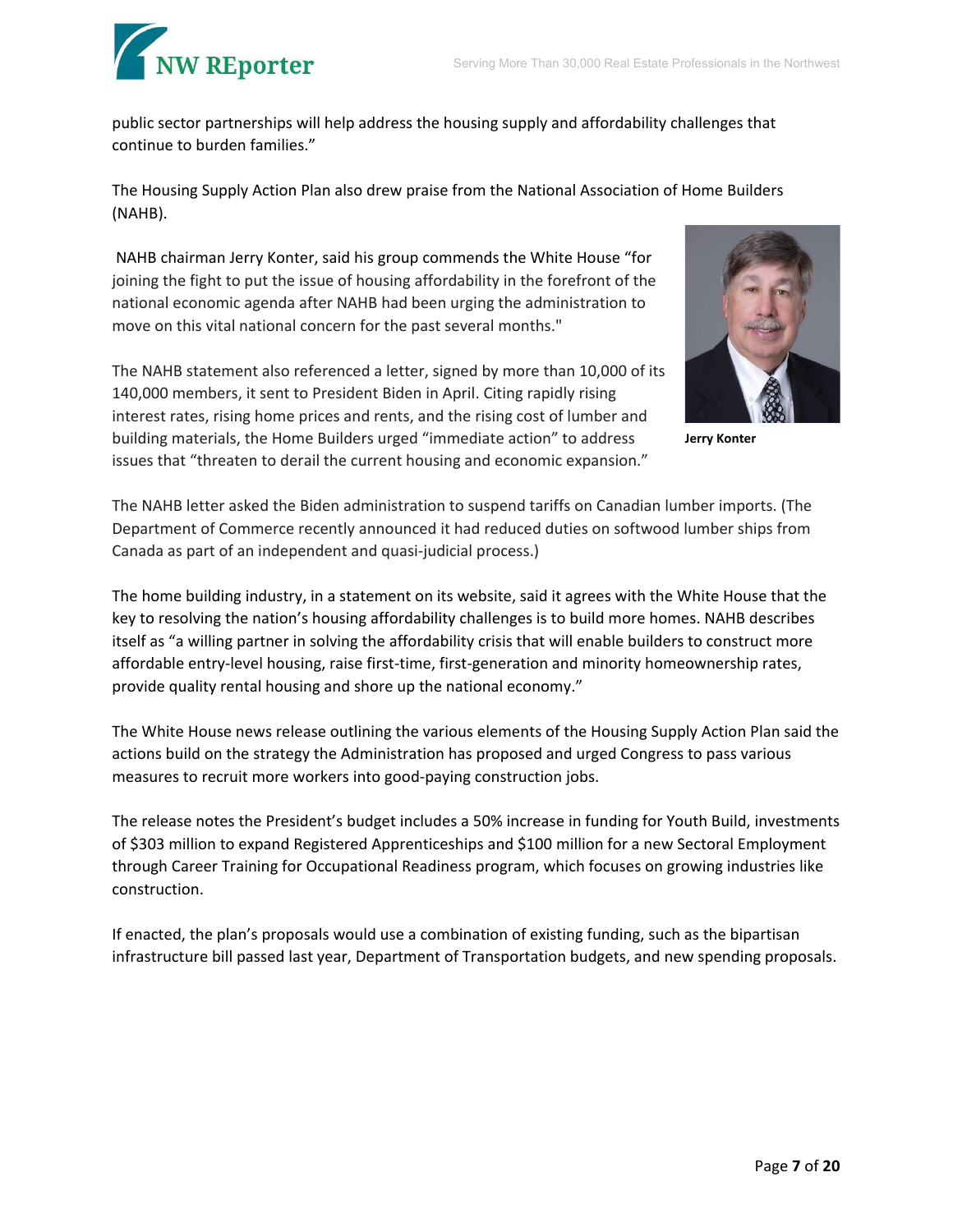

# Africatown project underway for affordable housing with Afrocentric inspired amenities, community spaces



**Photo courtesy of GGLO/David Baker Associates**

Construction of a long-anticipated development encompassing 126 affordable housing units and flexible, Afrocentric inspired amenities and community spaces is underway in Seattle's Central District. The seven-story structure culminates years of negotiation and planning coupled with unique financing to create a project that addresses affordability, displacement, and gentrification in the area.

In 2017, when Africatown Community Land Trust (ACLT, Africatown), Forterra, and Lake Union Partners (LUP, a local developer) announced their historic partnership for inclusive redevelopment, Andrea Caupain Sanderson, a board member at Africatown, remarked, "Bold partnerships like this are necessary if Seattle is to truly mitigate displacement, nurture diversity, and create lasting business and residential affordability."

The ground floor of the Africatown building, located at 23<sup>rd</sup> and Spring Street in a formerly red-lined neighborhood, will encompass retail, community open space, ACLT's new headquarters and a commercial kitchen. Also planned is a public art project curated to honor the legacy of Black families in the Central District. Sculptures, integrated art, a mural, and virtual reality art installations will be featured in more than 20 interior and exterior locations throughout the project.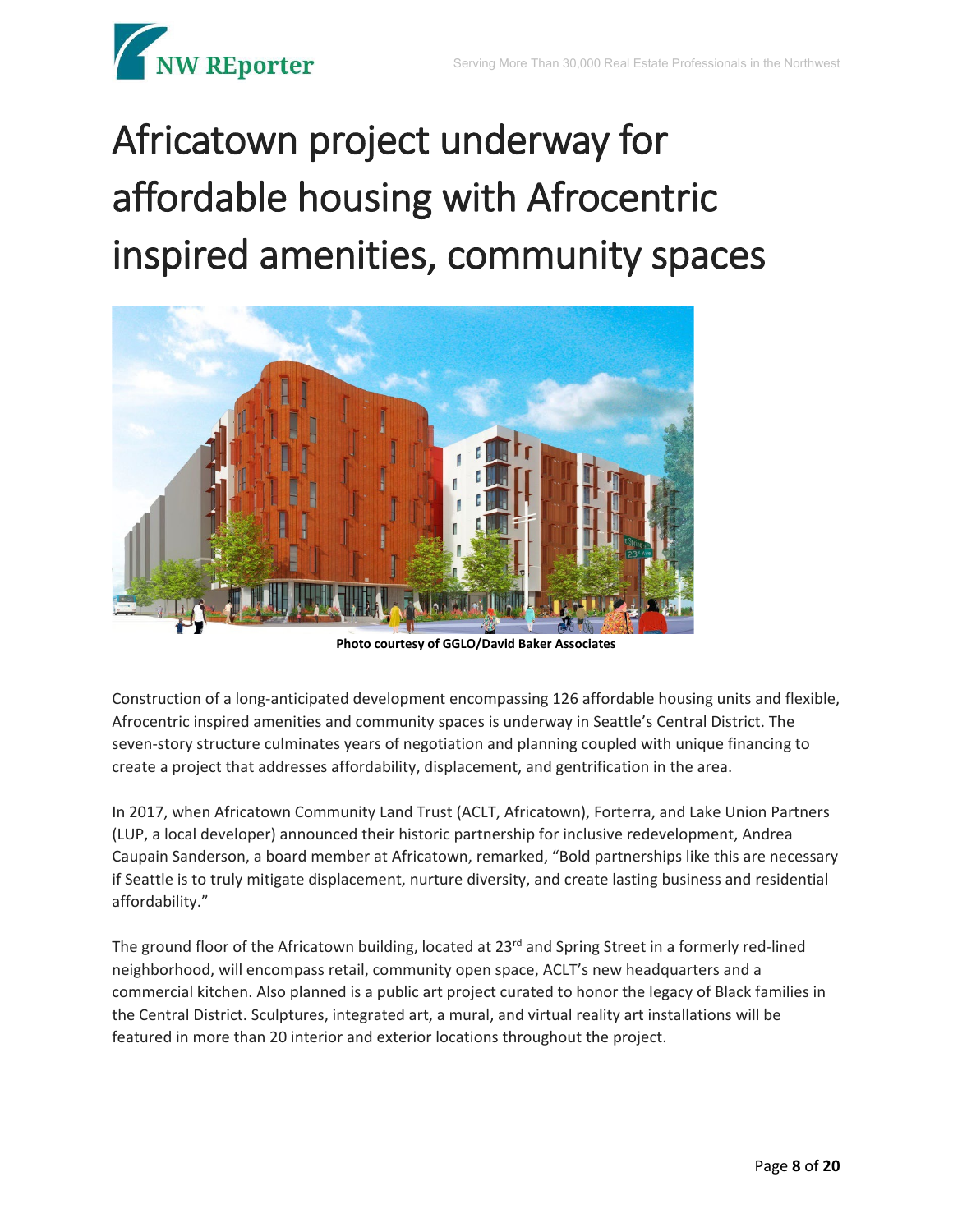

The six floors of apartments will include studios, 1-, 2- and 3-bedroom units. Residences will be rented to people with 30%-60% of area median income, currently equaling \$48,600 for one-person households and \$69,420 for a four-person household.

At groundbreaking ceremonies earlier this year, K. Wyking Garrett, president and CEO of Africatown Community Land Trust, called the project "another step toward maintaining and developing a future for the Black community that has called the Central District home for nearly 140 years."

Garrett, a third-generation community builder and social entrepreneur who grew up across the street from the Africatown Plaza, also described it as "another step in the direction of building a new normal rooted in equity, literally moving away from the modern-day Jim Crow apartheid that has been the status quo."

ACLT is developing the project in partnership with Community Roots Housing, a public development authority. They are working with several professionals and vendors who are Black, including project architects, members of the design team, the general contractor and Black-owned MAD Construction.

ACLT and Community Roots housing raised \$1.26 million for the development. The city of Seattle provided \$13.4 million in acquisition and construction financing plus \$1.6 million in Equitable Development Initiative funds. King County assisted with \$2 million in construction financing. Other funding sources were KeyBank Community Development Lending and Investment, which is providing \$37.4 million of construction financing and \$14.2 million of permanent financing, and Key Community Development Corp., which is providing \$25.7 million of low-income housing tax credit equity.

Project executives said redevelopment of the site is consistent with the vision of the 23<sup>rd</sup> Avenue Action Plan and the proposed Mandatory Housing Affordability (MHA) legislative re-zone for the Central District along 23<sup>rd</sup> Avenue. They also noted the project will continue the legacy of community building on the site of the former Umoja PEACE (Positive Education, Art, Culture & Enterprise) Center, the Black-led community organization where the Africatown Seattle movement began over a decade ago. Africatown is also complying with the Evergreen Sustainable Development Standard.

According to information from Africatown Community Land Trust, it was formed to "acquire, steward and develop land assets that are necessary for the Black/African diaspora community to grow and thrive in place in the Central District as well as support other individuals and organizations in retention and development of land." Its board includes real estate professionals, business executives, entrepreneurs, other professionals and long-time community members from the Central District. ACLT describes itself as being here "not for income, but for outcome."



The project's site was acquired after years of contentious relationships.

White developers who had been building multifamily developments in the area were poised to obtain a full-block property for a 400-unit-plus mixed-use apartment project as rising rents were forcing longtime residents out of the Central District, according to reports. Eventually, when the sale of the property to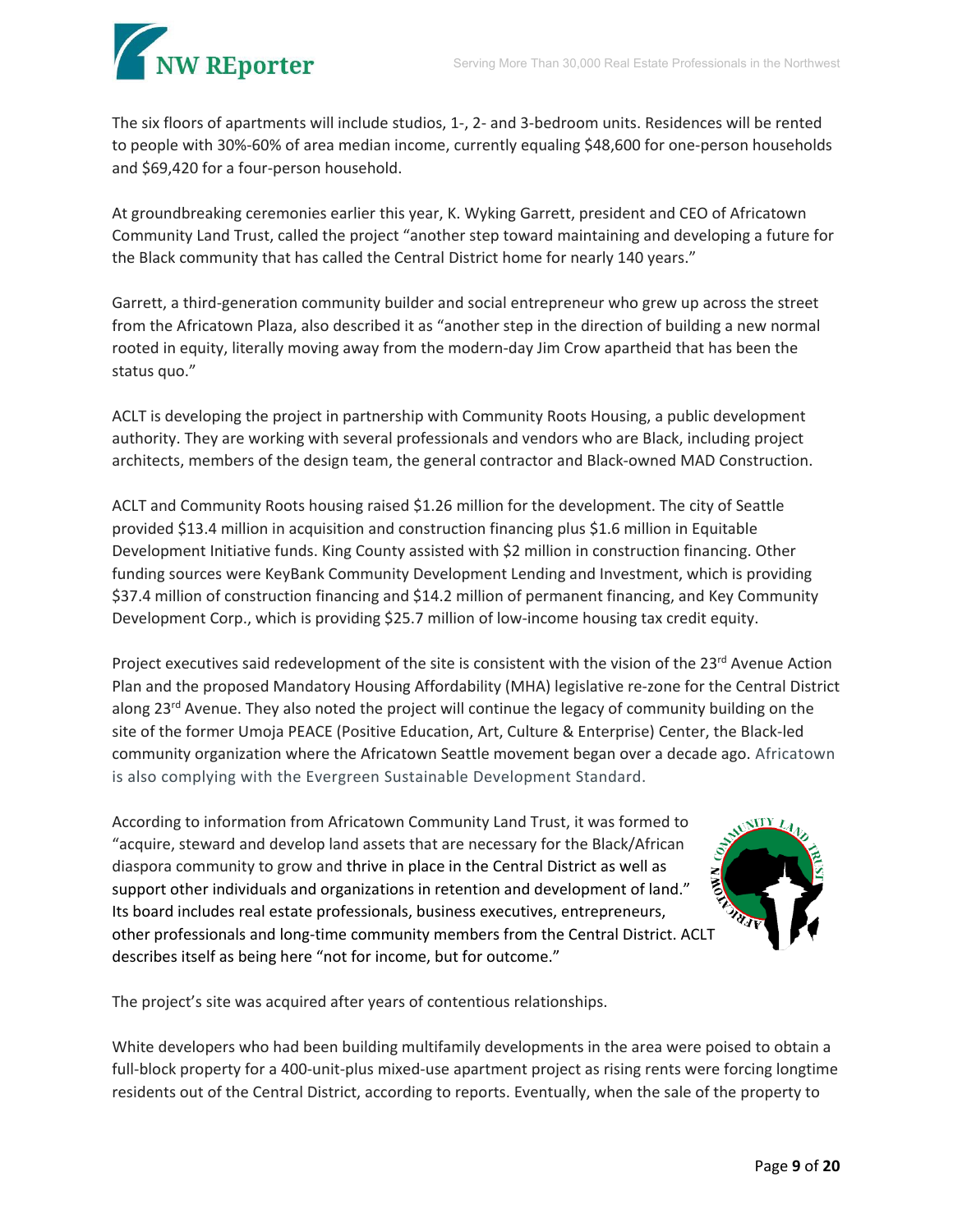

Lake Union Partners went through, that company and land-preservation nonprofit Forterra and ACLT announced a pioneering plan to sell one-fifth of the block for Africatown Plaza.

Forterra served as the interim purchaser of the parcel on behalf of Africatown, then worked with others to transfer the property in a community development partnership entity. During its 25-year history of securing urban, rural and wild places, Forterra has been a party in more than 400 land transactions.

Yesler Community Collaborative, now named Crescent Collaborative, a local collective impact organization, was a key facilitator in the partnership. The Collaborative has worked with various partners across Seattle's diverse neighborhoods to support equity and sustainability and to counter gentrification in many of Seattle's significant historic neighborhoods.

City of Seattle officials have been actively engaged with the project, with a focus on helping develop and support what has been described as a "new model for equitable development."

At groundbreaking ceremonies, Seattle Mayor Bruce Harrell remarked, "When I walked these streets as a little kid, we were not talking about anti-displacement. We thought we would live here forever."

Lake Union Partners intends to develop between 400-420 apartment homes on their 80% portion of the site.

The full-block project will include capacity for around 515,000 sq. ft. of developable building area. The mixed-used redevelopment of the site is consistent with the vision of the 23<sup>rd</sup> Avenue Action Plan and the proposed Mandatory Housing Affordability (MHA) legislative re-zone for the Central District along 23rd Avenue.

## Most King County property owners getting valuation notices with double-digit increases

Property owners in King County are receiving property valuation notices from the county Assessor's Office. For most homeowners, it means a double-digit increase from their last notice, while owners of commercial properties will see little change.

Notices are being mailed out over the next several months to all 720,000 residential and commercial property owners countywide. Counties are required by state law to adjust property values every year to reflect market sales.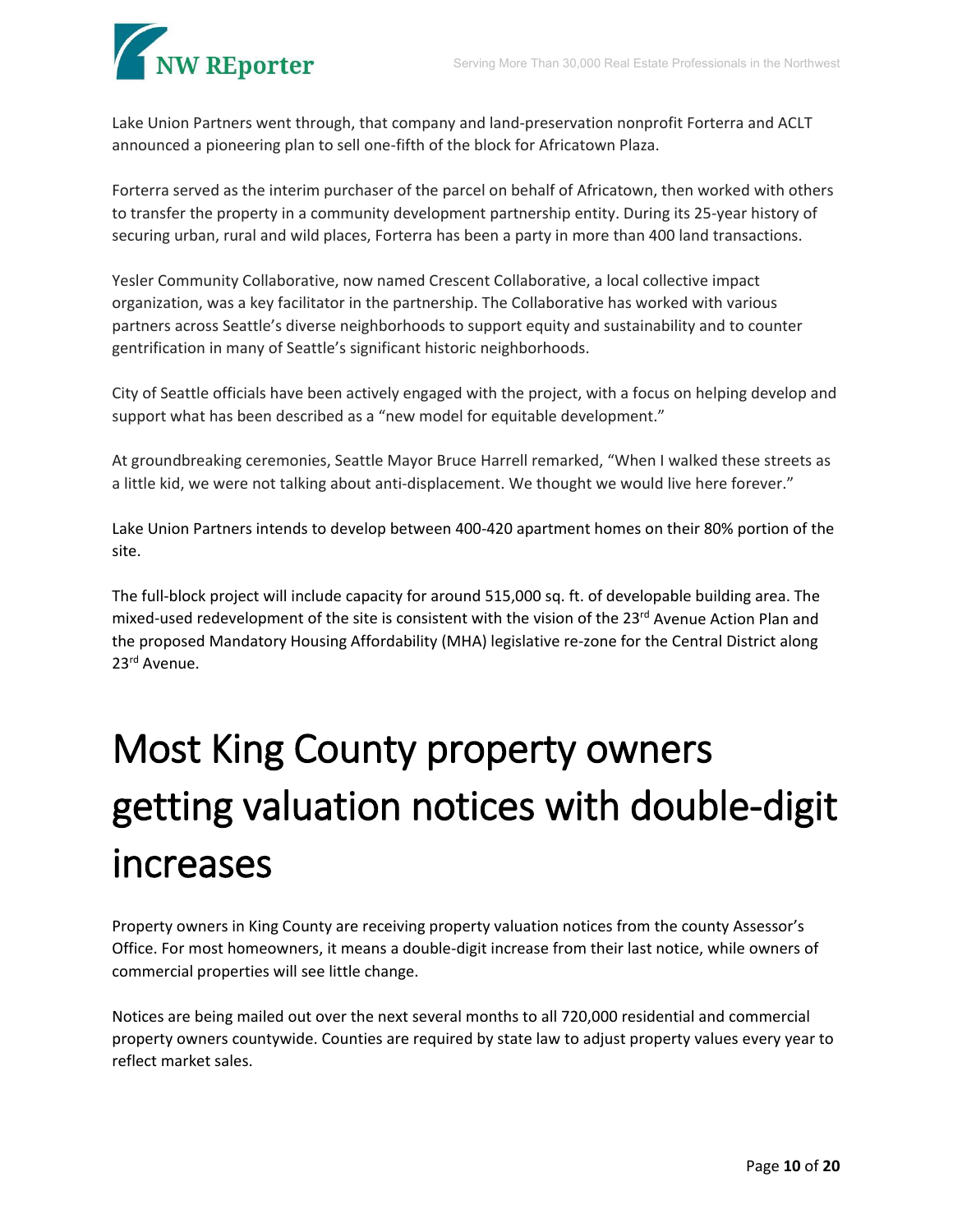

Upon receiving a notice of valuation, a property owner has 60 days to appeal their new value. Higher values do not directly relate to potential tax increases, according to King County Assessor John Wilson.

Property values are currently being set as of January 1, 2021. These values are applied to the 2022 tax bill, explained Wilson. He emphasized taxing districts around the county determine property taxes, not the Department of Assessments.

Even though property values rose by about 9 percent for the 2022 tax year, the increase in the total amount of property taxes to be collected in King County will be a modest 3 percent. Wilson said that is because voter approved levies, and not rising property values, are the primary drivers of property tax increases.

Of valuations that have been updated, the sharpest increases tend to be for homes on the Eastside, in many cases mirroring statistics from Northwest Multiple Listing Service. In many Eastside communities, the adjustments are higher than 30%. These areas include Bothell, Carnation/Fall City, Hunts Point, Kenmore, Mercer Island, North Bend/Snoqualmie, and Yarrow Point.

Valuations in Kirkland, Redmond, Woodinville, and Bellevue are up around 45%, according to the county Department of Assessments. For homeowners on south Sammamish Plateau, the bump-up amounted to 52%.

Since values in Eastside communities are outgaining most other areas, Wilson said owners in those communities will likely assume a greater proportionate share of the tax burden.

Northwest Multiple Listing Service reports show the area-wide median value for single family homes that sold in King County during April jumped nearly 20% from a year ago, rising from \$830,000 to \$995,000. Homes in North King County had the smallest increase, at 5.2%. Vashon sales price rose nearly 10.8%, followed by the Southwest part of King County (up 14.8%), Seattle (up 16.6%), Southeast King (up 23.6%) and the Eastside (up 32.5%).

A property's location and assessed value influence taxes, along with the number of jurisdictions levying taxes. State, city, county, school district, port and fire district levies can contribute to increases.

"Residential property values have continued to rise during the COVID 19 pandemic, partly driven by a lack of housing inventory," said Wilson. "Still, it is important to remember that voter approved levies, and not the value of your property, is the primary cause of increased property taxes."

Local governments may not increase property tax collections by more than 1% per year without voter approval. That restriction does not apply to voter approved levies.

About 57% of property tax revenues collected in King County in 2022 will pay for schools, according to information from the County Assessor. Voter-approved measures for veterans and seniors, fire protection and parks are also funded by property taxes. About 17% of tax payments are used by King County for roads, police, criminal justice, public health, elections, parks, and other services.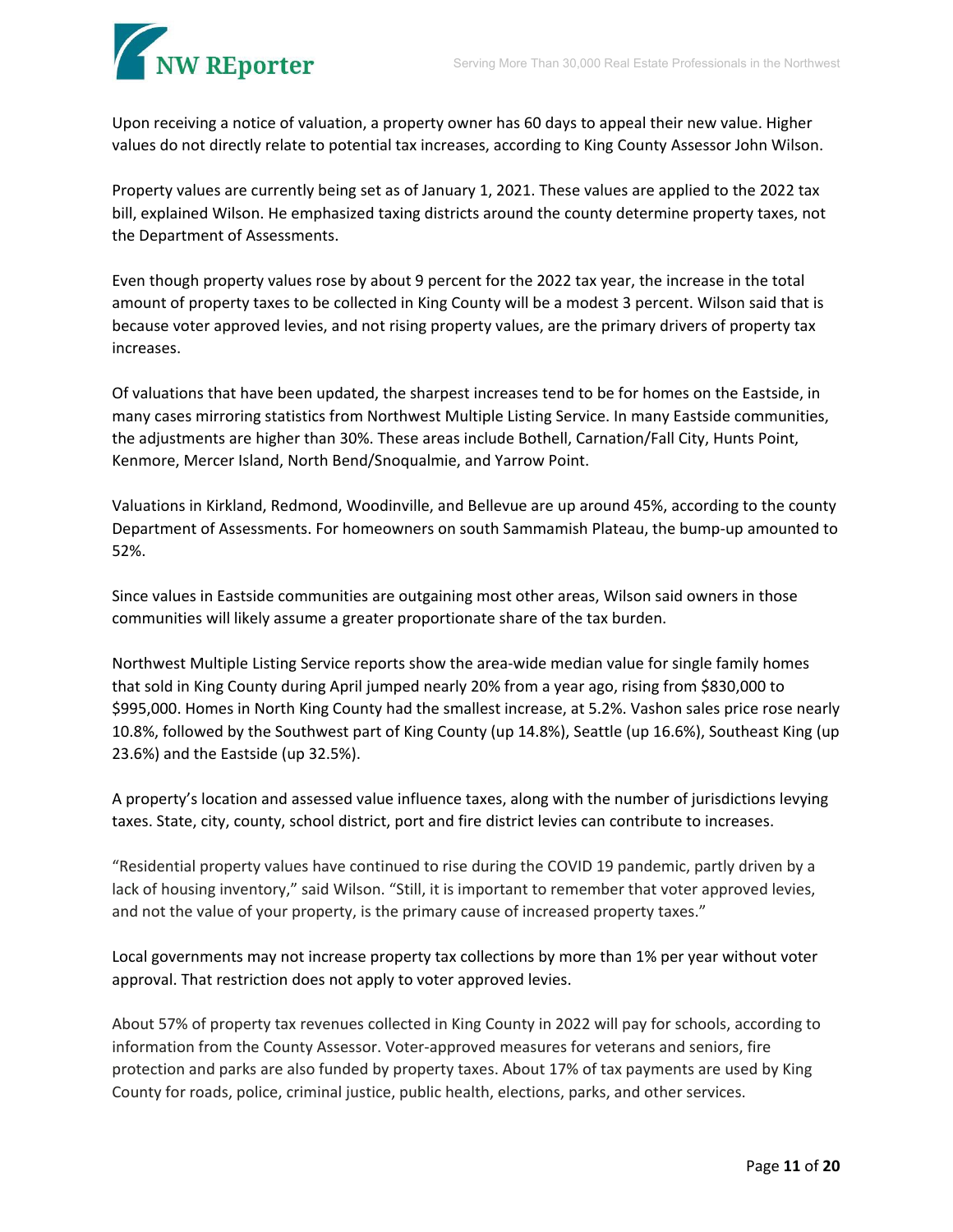

King County collects property taxes on behalf of the state, the county, cities, and taxing districts (such as school and fire districts) and distributes the revenue to these local governments.

Information from the Assessor's office indicate overall, countywide property tax collections for the 2022 tax year are \$6.79 billion, an increase of \$190 million (up 3%) over last year's total of \$6.6 billion. Total County property values jumped more than 9%, from \$659.5 billion to \$722.5 billion.

#### **RESOURCES FOR TAXPAYERS**

**4-minute video explaining how property taxes are calculated** <https://www.youtube.com/watch?v=ZqnZuhDBdwo>

**Tax Transparency Tool** for reviewing tax distribution for a property. Search by address or Parcel ID #.

<https://localscape.spatialest.com/#kingcountyassessor/Tax>

**Tax relief.** Multi-lingual information for seniors, persons with disabilities, and disabled veterans. Applications may be made online or by mail. <https://kingcounty.gov/depts/assessor/TaxRelief/SeniorExemptions.aspx>

**Tax Advisor Office.** This division of the King County Office of the Ombuds is independent of the County Assessor's Office to provide advice and assistance on tax related matters including appeals.

<https://kingcounty.gov/independent/property-tax-advisor.aspx>

**2021 vs 2022 Property Tax Bills and Residential Median Values by City**

## Mandatory education on Fair Housing now in effect

Real estate licensees in Washington must complete a new 6-hour Fair Housing course under a law that went into effect on June 1.

Additionally, only pre-approved schools or instructors may offer the mandatory course titled "Washington Real Estate Fair Housing (6-hr) (3-hr)." This is the only course approved to date. Instructors and schools can submit applications by signing into their SAW account and completing the form. The goal of these limitations, according to the Washington State Department of Licensing (DOL), is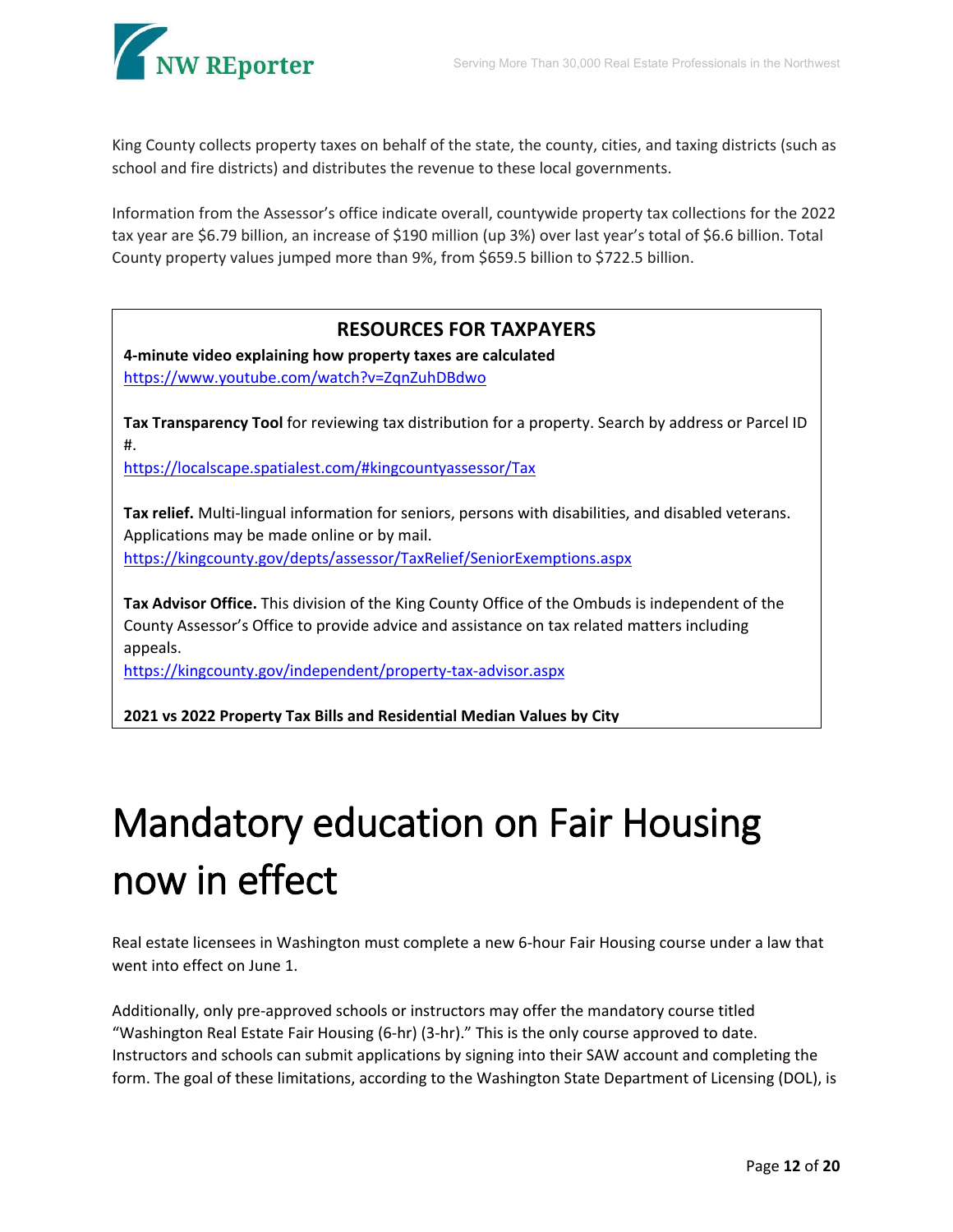

"to ensure all licensees have the necessary training and understanding of historic and current discriminations surrounding the buying, selling, and renting of houses."



DOL was charged with implementing Substitute Senate Bill 5378 and developing the curriculum with input from several entities. The licensing department is also updating the Real Estate Fundamentals

and Real Estate Law course to include Fair Housing.

All brokers and managing brokers renewing their licenses in 2022 must take the approved Fair Housing course by June 1, 2023 (a full year from now). Those who completed their education before June 1, 2022, including those who obtained their first license before June 1, 2022, are required to take the class prior to renewal. Upon completing the Fair Housing course, existing licensees will receive credit on their account.

Licensees can log into their account to search for the new course and an accredited school. Those who fail to complete the mandatory Fair Housing training curriculum by the deadline will be out of compliance and their license will expire.

As part of the implementation process and development of course curriculum, DOL conducted listening sessions for feedback from stakeholders, schools, instructors, and the public. Among entities they identified as providing input were:

- Associations that represent real estate brokers and agents;
- Washington State Commission on African American Affairs;
- Washington State Commission on Hispanic Affairs;
- Governor's Office of Indian Affairs;
- Washington State Commission on Asian Pacific American Affairs;
- Washington State Human Rights Commission;
- Governor's Committee on Disability Issues and Employment;
- Washington State LGBTQ Commission; and
- Washington State Housing Finance Commission.

DOL has published a 3-page Q&A document for licensees and posts updates on its [News page.](https://www.dol.wa.gov/business/realestate/renews.html) Questions may be directed to: [DOLEducation5378@dol.wa.gov.](mailto:DOLEducation5378@dol.wa.gov) Licensees can also subscribe to DOL's listserv for updates: Real Estate [Program LISTSERV](http://listserv.dol.wa.gov/scripts/wa-DOLWA.exe?SUBED1=REAL-ESTATE&A=1)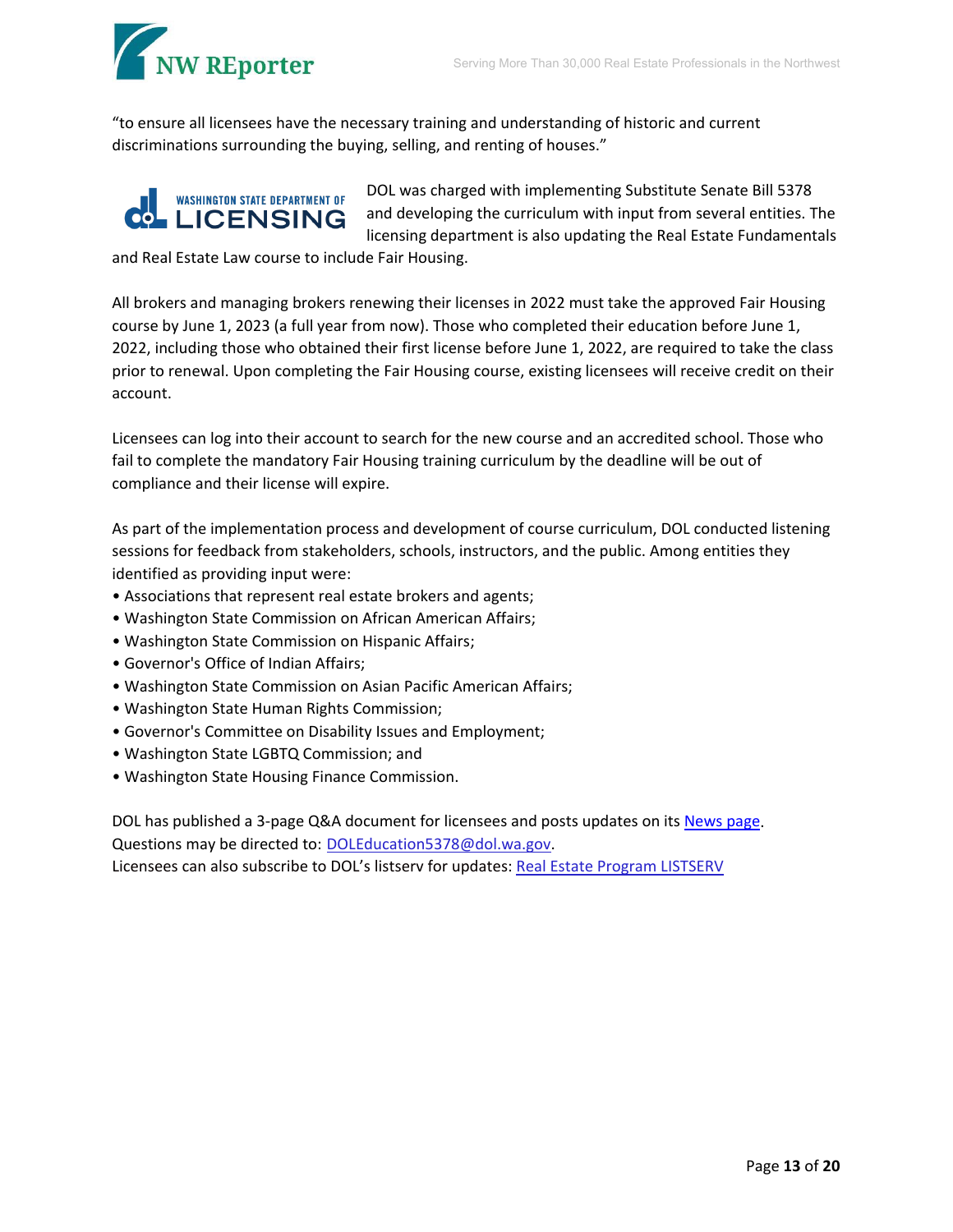

## What would you do with found money?

Consider a few numbers: \$1,180,105,478 (available cash) 11,148,844 (number of owners) 72,295,389 (available shares) 2,266 (available tangibles)

Those are the breakdowns of unclaimed property held by the Washington State Department of Revenue (DOR).

DOR is the custodian for unclaimed property. It is charged with administering a program to find the rightful owners (or their heirs) of lost or misplaced property. The agency is also responsible for educating and providing guidance to holders of unclaimed property to ensure compliance with unclaimed property laws.





DOR launched a new website in 2021, [ClaimYourCash.org,](https://ucp.dor.wa.gov/) designed to be more user-friendly. The free and secure service features a FastTrack process for "instant approval" of some claims, an expanded search function, bilingual videos, [FAQs,](https://ucp.dor.wa.gov/app/faq-general) and

the ability for claimants to check the status of their claim.

Since 1955, DOR has returned more than \$1.2 million "that people forgot or didn't know existed." During the past three fiscal years, more than 471,000 refunds have been processed and \$221.5 million has been paid to claimants.

Property is usually considered unclaimed after three years, at which point it is turned over to the state. Banks, retailers, credit unions, utilities, corporations, insurance companies, and governmental entities are among many sources of unclaimed property.

According to DOR, the most common types of unclaimed property include bank accounts; insurance proceeds; stocks, bonds, and mutual funds; utility and phone company deposits; customer/patient credits; refunds (e.g., from memberships); uncashed checks (e.g., payroll, insurance payments, or travelers' checks); money orders; and safe deposit box contents. (DOR holds tangible property, such as items found in a safe deposit box, for at least two years before it is auctioned off. Proceeds are then held indefinitely for the owner to claim.)

Unclaimed property does not include real estate, vehicles, and most other physical property.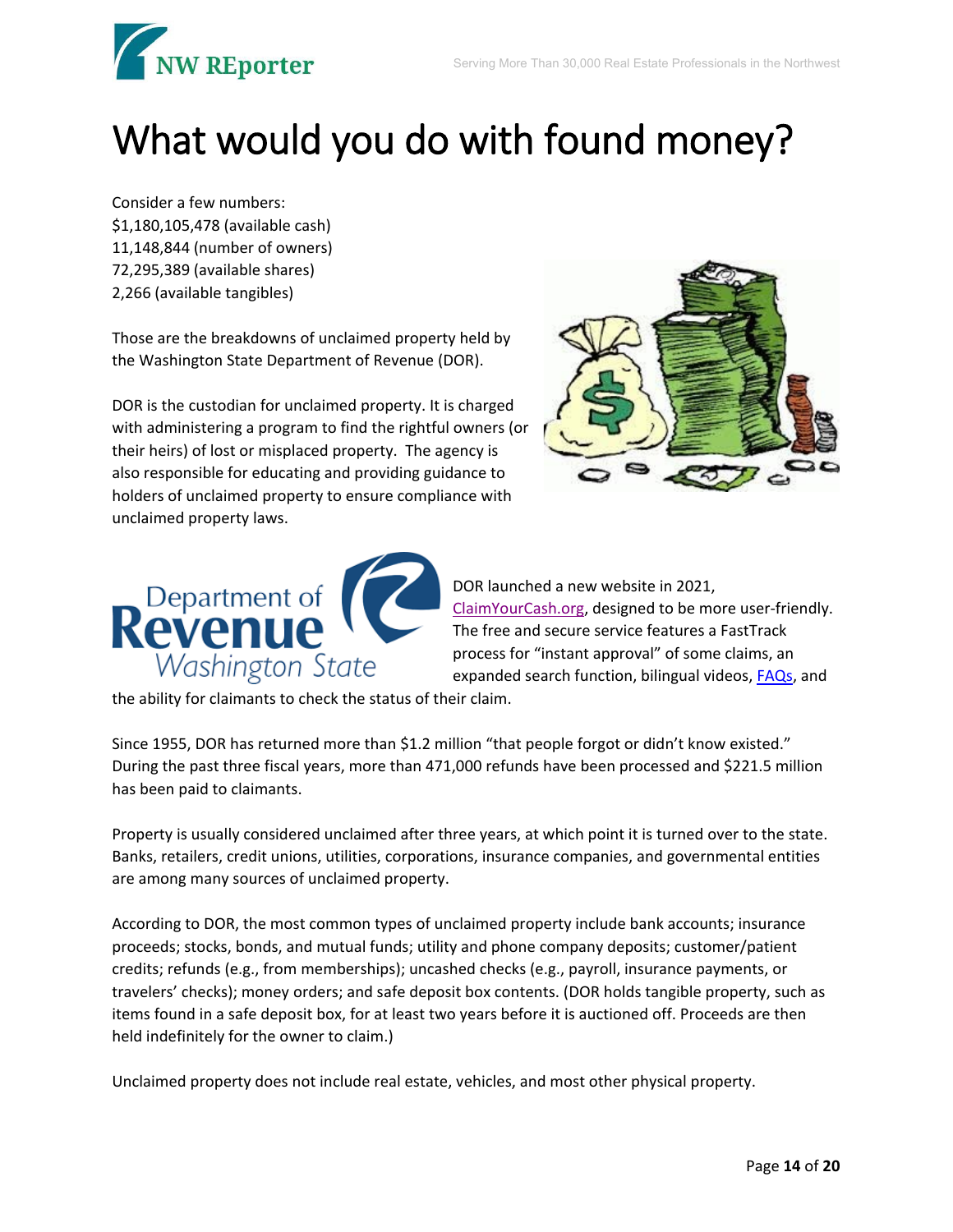

Laws pertaining to unclaimed property began in the U.S. as a consumer protection program. It has evolved to protect not only the owners, but also their heirs and estates. Washington laws (RCW Chapter 63.29) require businesses and other organizations to review their records every year to determine whether they hold any property that meets the definition of unclaimed property.

Revenue's Unclaimed Property team was selected the 2020-21 Unclaimed Property State of the Year by the Unclaimed Property Professionals Organization. The award recognizes a state that "has gone above and beyond to assist the companies that are required to remit unclaimed property to the state."

DOR reminds residents that unclaimed property can be prevented by keeping accounts active, such as by making a deposit or withdrawal, updating contact information, and logging into personal accounts.

Does a windfall await you? Start a search by clicking [here.](https://ucp.dor.wa.gov/app/claim-search)

## Builder confidence sinks amid growing affordability challenges

Growing affordability challenges are causing builder confidence in the housing market to erode, according to the National Association of Home Builders. NAHB believes these challenges are growing.

The latest NAHB/Wells Fargo Housing Marketing Index (HMI) showed an eight point drop in builder confidence for newly built single-family homes in May, falling to 69. That marked the fifth consecutive month of declining builder sentiment.

NAHB cited rapidly rising interest rates, double-digit price increases for material costs, and ongoing home price appreciation as factors for the plunging confidence, noting the housing sector is particularly sensitive to changes in interest rates.

Among the challenges builders face are escalating costs of building materials (up 19% from a year ago), and a rapid surge in mortgage rates to a 12-year high. Based on current affordability conditions, less than half (50%) of new and existing home sales are affordable for a typical family. For entry-level and first-time home buyers, current conditions are particularly difficult.

NAHB has conducted a monthly survey gauging builder perceptions for more than 35 years. The group analyzes three metrics and compares geographic regions.

All three HMI indices declined in May. Sales expectations had the steepest drop, falling 10 points to 63. The measure charting traffic of prospective buyers posted a nine-point decline to 52, while the metric gauging current sales conditions fell eight points to 78.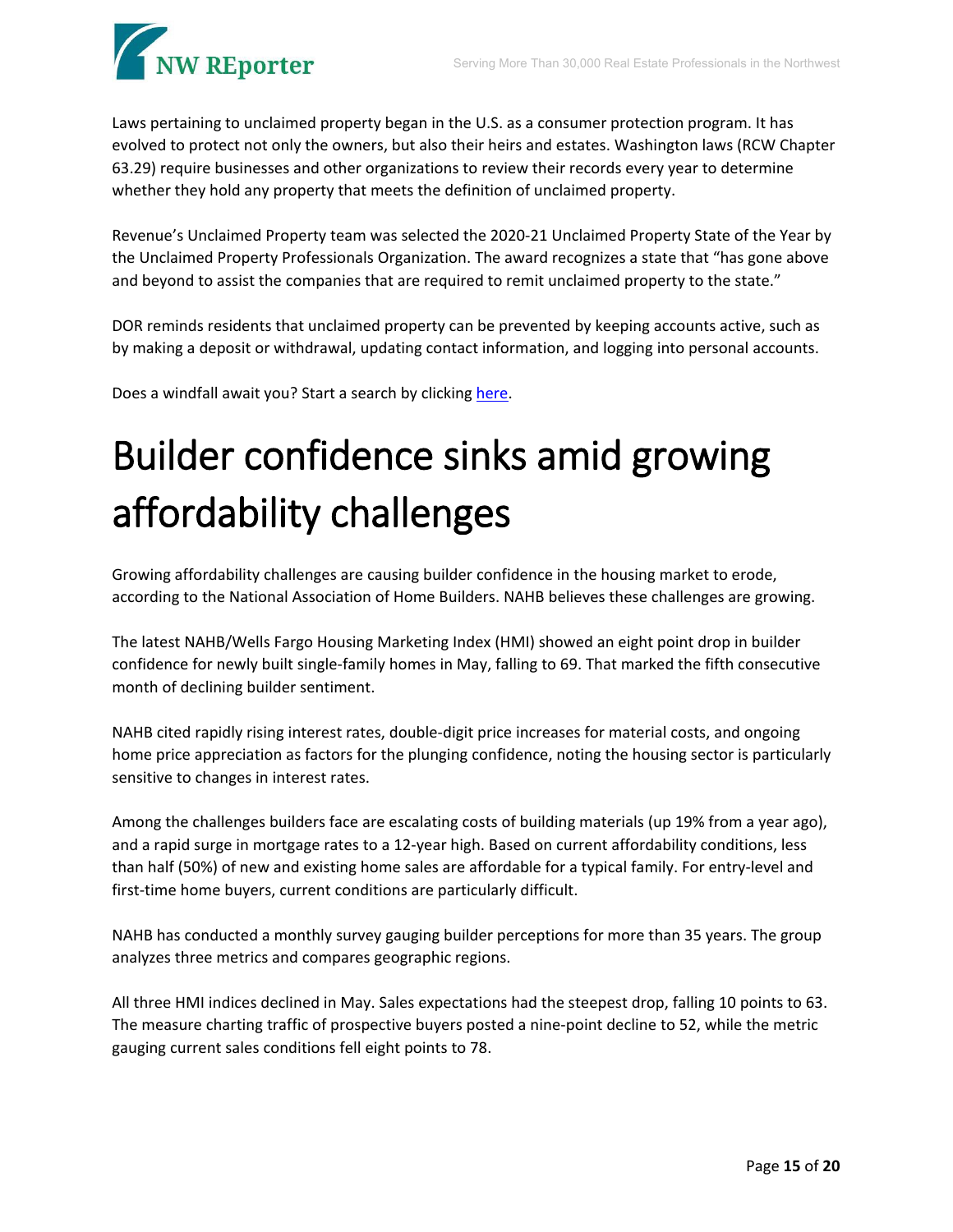

Analysts use the scores for each component to calculate a seasonally adjusted index where any number over 50 indicates more builders view conditions as good rather than poor.

A comparison of regions shows the Midwest with the steepest drop in the three-month moving average for regional HMI scores. It fell seven points to 62, followed by the West where the average declined six points to 83. The South fell two points to 80 and the Northeast held steady at 72.



NAHB members build more than 80% of all new housing in the United States, employing more than 10 million people nationwide. The federation has 140,000 members affiliated with 800-plus state and local associations. About one-third of its members are home builders or remodelers.

## Existing home sales shrink, price appreciation grows

Existing home sales around the country continued to slide in April, falling to the lowest level since June 2020. Analysts at the National Association of Home Builders attributed the decline to rising mortgage rates and higher home prices, stating that combination is pricing out first-time and young buyers.

Citing data from the National Association of Realtors®, NAHB noted year-over-year sales were down 5.9%. Single family homes, townhomes, condominiums, and co-ops were included in the statistics.

First-time buyers comprise a shrinking share of homebuyers, accounting for 28% in April. That's down from the previous month (30%) and 12 months ago (31%).

All-cash sales dropped from a month ago but rose slightly from a year ago. They accounted for 26% of April's transactions, down 2% from March, but up from the year-ago figure of 25%.

Inventory totals were mixed. April's tally rose from 0.93 million in March to 1.03 million units, but it was down from the year-ago figure of 1.15 million units. That amounts to about 2.2 months of supply, which NAHB believes is "ongoing good news for home construction."

Nearly nine of every 10 homes (88%) sold during April were on the market for less than a month, averaging just 17 days, the same as March and a year ago.

Prices continued to escalate, jumping 14.8% from twelve months ago. The April median sales price of all existing homes was \$391,200. That marked the  $122<sup>nd</sup>$  consecutive month of year-over-year increases for a record-setting streak. For existing condos/co-ops, the median price for April's transactions was \$340,000, up 13.1% from a year earlier.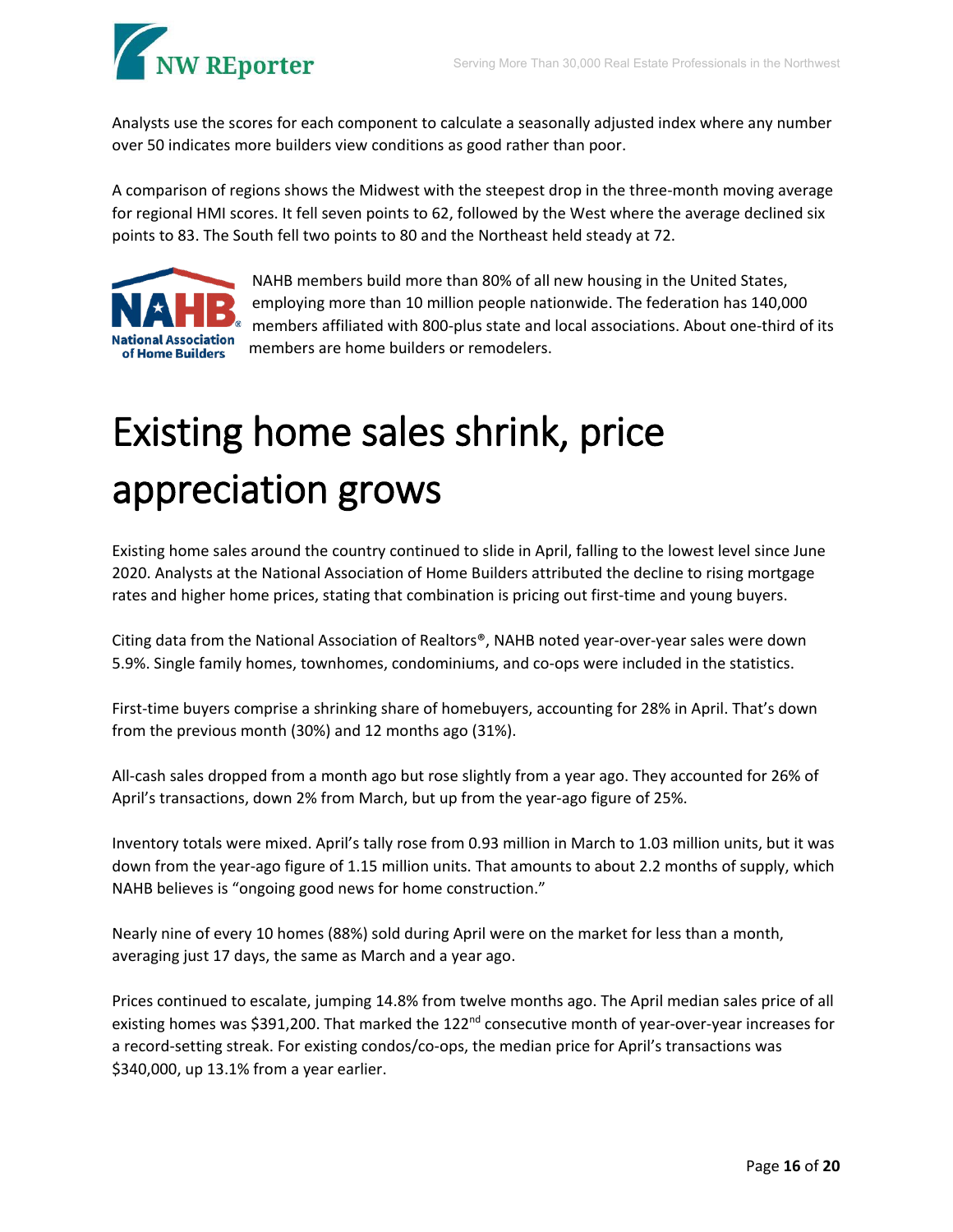

The West notched the steepest drop in the volume of existing sales compared to March, at 5.8%. Sales in the South dipped 4.6% while both the Northwest and Midwest experienced gains of 1.5% and 3.1% respectively. Compared to a year ago, all four regions had fewer sales with the declines ranging from 1.5% in the Midwest to 10.7% in the Northwest.

## Support for Ukraine, urgent need for medical supplies & more

A NWMLS member is working directly with the Washington State Ambassador to Ukraine to collect funds for humanitarian aid. Many hospitals in Ukraine have been destroyed and there is a critical need for medical supplies.

You can help by making a donation to the [Ukrainian Association of Washington State.](https://nam12.safelinks.protection.outlook.com/?url=https%3A%2F%2Fwww.paypal.com%2Fdonate%2F%3Fhosted_button_id%3DQNBZXQRSPYYB4&data=05%7C01%7C%7Cffb5c4b9dd4747aedcda08da345589b0%7C84df9e7fe9f640afb435aaaaaaaaaaaa%7C1%7C0%7C637879839240604087%7CUnknown%7CTWFpbGZsb3d8eyJWIjoiMC4wLjAwMDAiLCJQIjoiV2luMzIiLCJBTiI6Ik1haWwiLCJXVCI6Mn0%3D%7C3000%7C%7C%7C&sdata=mbxc8SnHKif3U3gvPpGKcpiLsJYD1RLshq3fLKdyBbs%3D&reserved=0) You may donate any amount you like, and choose how you'd like your donation to be distributed:

- Delivery of medical supplies to hospitals in Ukraine
- Providing civilians with life-saving tactical medicines
- Providing body armor to civilian defense units
- Helping displaced families and orphans
- WARM 106.1 Teddy Bear Patrol

The [Ukrainian Association of Washington State,](https://nam12.safelinks.protection.outlook.com/?url=https%3A%2F%2Fuaws.org%2F%23aboutus&data=05%7C01%7C%7Cffb5c4b9dd4747aedcda08da345589b0%7C84df9e7fe9f640afb435aaaaaaaaaaaa%7C1%7C0%7C637879839240604087%7CUnknown%7CTWFpbGZsb3d8eyJWIjoiMC4wLjAwMDAiLCJQIjoiV2luMzIiLCJBTiI6Ik1haWwiLCJXVCI6Mn0%3D%7C3000%7C%7C%7C&sdata=fivEzwcA0pO4KZuKK0tPDeRBgRmZbxH7NRT%2BM07yvu4%3D&reserved=0) is a non-profit organization which works to promote and preserve Ukrainian heritage.

### News In Brief

- **The Evergreen State ranked No. 1 as the best state for nurses, according to a recent WalletHub study.** WalletHub said it compared all 50 states using 21 metrics and Washington took home the top spot, edging Maine, New Mexico, Minnesota, New Hampshire and Oregon, respectively. Some of the criteria included highest salaries, most and fewest job openings per capita and most and fewest healthcare facilities. The article on WalletHub said the mean annual salary for nurses hovers around \$80,000 nationally, and the profession boasts one of the lowest unemployment rates in the country. [Click here](https://wallethub.com/edu/best-states-for-nurses/4041) for the full story and report from WalletHub.
- **Client Giant, an automated gifting service, named Seattle one of the [10 best cities in America](https://www.clientgiant.com/blog/best-cities-for-starting-a-small-business/)  [to start a small business.](https://www.clientgiant.com/blog/best-cities-for-starting-a-small-business/)** The Emerald City was ranked No. 7 on the list, behind No. 1 San Francisco, Austin, Minneapolis, San Jose, Columbus and Nashville. Seattle edged No. 8 Boston,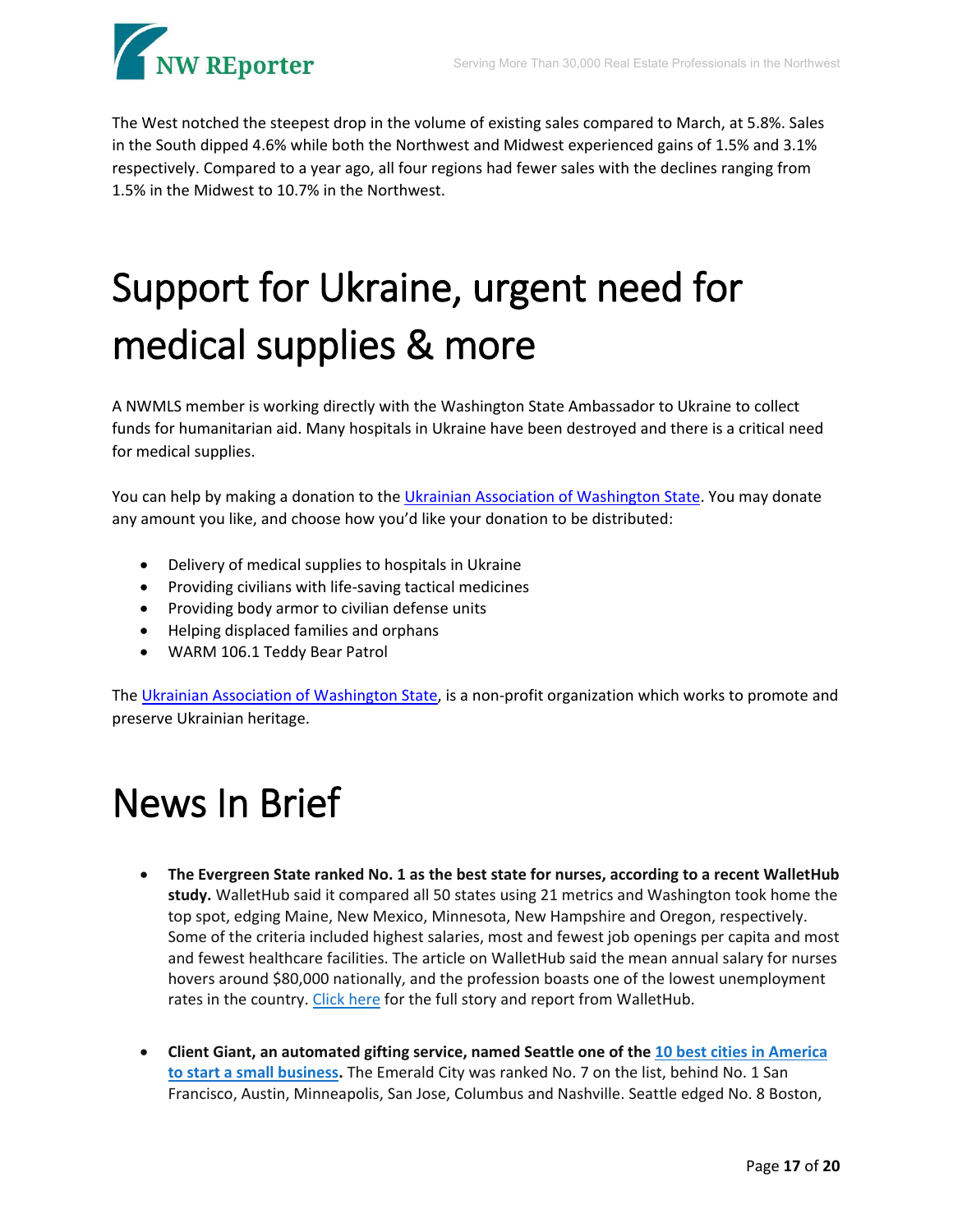

Portland and Denver on the list. The rankings were based on the number of small businesses in each city, the city's economic growth and small business incentives from local government. The first week of May is National Small Business Week, prompting the report. [Click here](https://www.clientgiant.com/blog/best-cities-for-starting-a-small-business/) for the full report from Client Giant.

- **A recent [WalletHub study](https://wallethub.com/edu/drug-use-by-state/35150) found that Washington state ranks 23rd in the country for drug use despite having the third-highest percentage of adult drug users.** West Virginia topped the list of 51, ahead of the District of Columbia, Arkansas, Missouri, New Mexico and Nevada. Oregon was ninth on the list, which was compiled using 21 metrics ranging from arrest and overdose rates to opioid prescriptions and employee drug-testing laws, according to WalletHub's report. Vermont, Oregon and Washington ranked Nos. 1-3, respectively, with the highest percentage of adult drug users. Washington also claimed the No. 3 ranking, behind Oregon and Colorado, with the highest percentage of adults with unmet drug-treatment needs. The Evergreen State ranked 51st in the nation — the lowest possible — with the fewest people receiving substance abuse treatment per 1,000 drug users. [Click here](https://wallethub.com/edu/drug-use-by-state/35150) for the full report from WalletHub.
- **Washington state saw the 14th-largest rent increase since 2019 among American states, according to a [new report from Stessa.](https://www.stessa.com/blog/cities-where-rents-have-risen-most/)** The Evergreen state's median rent jumped from \$1,571 in 2019 to \$1,782 in 2022. Among U.S. small cities, Yakima ranked near the top with a 29.7 percent increase over that time span, good for fifth in the country. In the midsize category, the Spokane Valley area ranked ninth-highest an increase of 23.1 percent. The Portland area's 19.4 percent increase was ninth-highest among large cities. [Click here](https://www.stessa.com/blog/cities-where-rents-have-risen-most/) for the full Stessa report.
- **Prices for rent increased in Tacoma over the past year at a steeper rate than nearly any other city in America, according to a [rent.com report.](https://www.rent.com/research/average-rent-price-report/)** The Pierce County city saw a 39.7 percent increase in rent year-over-year, the eighth-highest in the country. Tacoma trailed No. 1 Oklahoma City (133.3 percent), Austin (112.5), Long Beach, Calif. (50), Jersey City (49.6), Nashville (48.9), Huntington Beach, Calif. (46.4), and Garland, Texas (46.1). New York (39) and Little Rock, Ark. (36.8), rounded out the top 10. The average one-bedroom apartment is renting for \$2,528 in Tacoma as of April, according to rent.com. New York tops the list with an average rental cost of \$5,119. The second-highest is Jersey City, which checks in at \$3,943. [Click here](https://www.rent.com/research/average-rent-price-report/) for the full report from rent.com.
- **The Evergreen State is the eighth-best state in America to be a police officer, according to a recent WalletHub study.** WalletHub ranked all 50 states plus the District of Columbia using 30 key indicators, from median income for law-enforcement officers to police deaths per 1,000 officers to state and local police-protection expenses per capita. Connecticut ranked No. 1 in the country, ahead of California, Illinois, DC, Maryland, Massachusetts and Minnesota. Mississippi, West Virginia, Alaska, Hawaii and Arkansas ranked Nos. 47-51, respectively. Washington ranked second in the nation in median income, median income growth and road safety, and 16th in violent-crime rate.
- **A recent study from [autoinsurance.org](https://www.autoinsurance.org/expensive-commutes/) found Seattle ranks No. 7 in the country for most expensive commutes.** The average daily commute time in Seattle is 28 minutes, and the annual cost to drivers is \$9,790, according to autoinsurance.org. The coasts dominated the top 10, with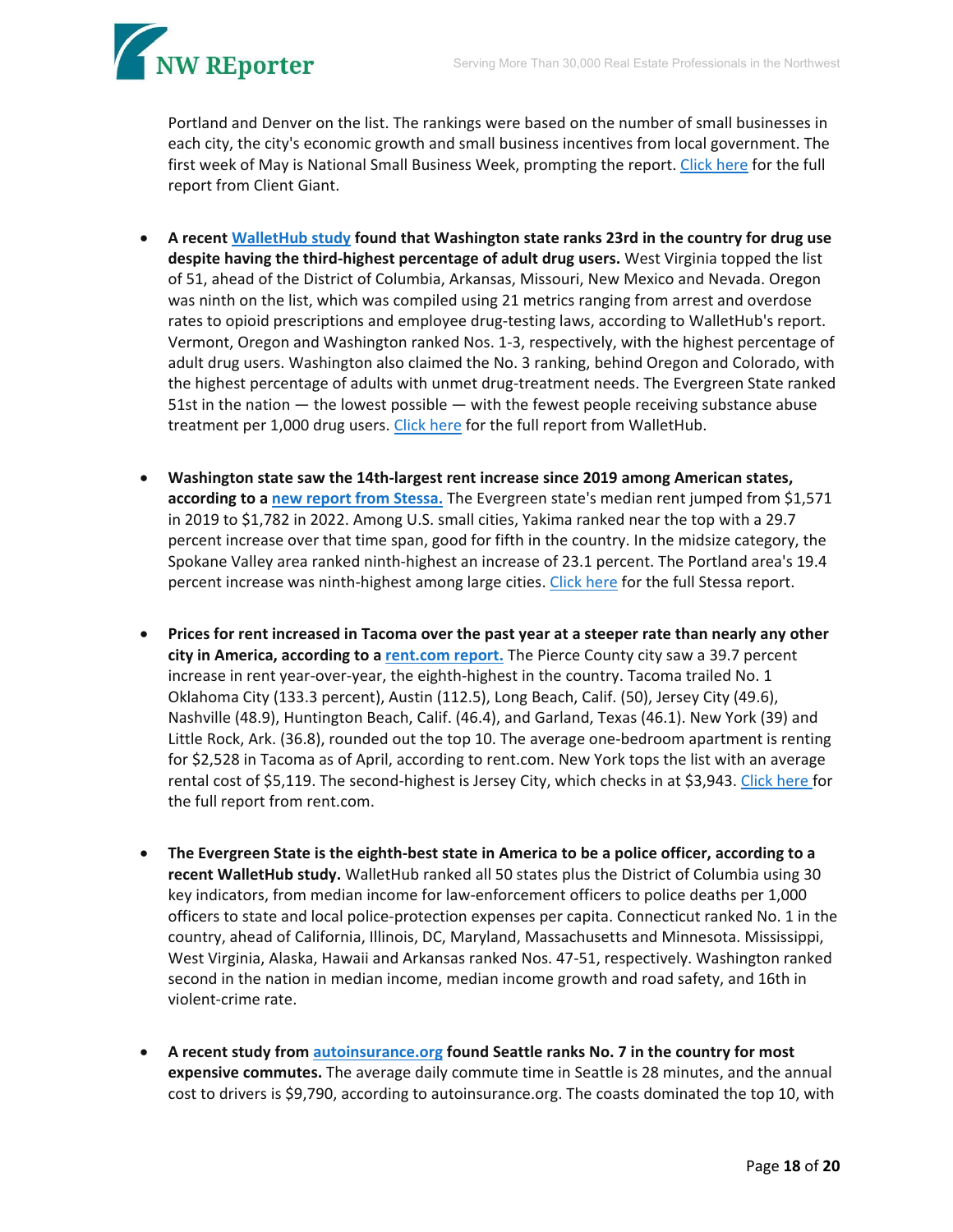

Fremont and San Francisco in California registering the most expensive commutes in the country. Fremont's annual commute is 36.4 minutes and costs \$15,005, while San Francisco's is 34.7 minutes and costs \$13,015. Jersey City ranks third, following by Arlington, Va., New York, San Jose, Seattle, Irvine, Calif., Oakland and Chicago. The least expensive commute belongs to Lubbock, Texas, according to the study, followed by Laredo, Texas. Lubbock's average daily commute is 16.2 minutes and costs \$2,874 annually. [Click here](https://www.autoinsurance.org/expensive-commutes/) for the full report.

- **With college graduations across the country nearing, [WalletHub conducted a study](https://wallethub.com/edu/best-worst-cities-to-start-a-career/3626) to find out which cities are the best to start a career. Seattle ranked No. 5 in the country** thanks in part to the lowest unemployment rate in America. The Emerald City boasts the second-highest percentage of adults 25 and older with at least a bachelor's degree. The study found Seattle ranked 11th in percentage of residents who are fully vaccinated. Other criteria included projected population growth, starting salary (adjusted for cost of living), entry-level jobs per 100,000 working-age people and annual job-growth rate. Salt Lake City took home the top spot in the study, followed by Orlando, Atlanta and Austin. Boise, Miami, Tampa, Portland, ME, and Columbia, SC., rounded out the top 10. According to WalletHub, employers are planning to hire 31.6 percent more graduates from the class of 2022 than they did from the class of 2021. Click [here](https://wallethub.com/edu/best-worst-cities-to-start-a-career/3626) for the full study results.
- **[SmartAsset analyzed](https://smartasset.com/data-studies/top-10-rising-housing-markets-2022) 322 of the largest cities in the United States to determine the fastestrising housing markets, and two Puget Sound cities ranked in the top 25. Everett claimed the No. 3 slot, while Bellevue took home No. 25.** SmartAsset, a personal finance company, used three metrics: home value growth, income growth and housing demand (the difference between population growth and housing unit growth). The following blurb about Everett was written by SmartAsset in the report: *Everett, Washington is located 25 miles north of Seattle and ranks in the top 10% of cities for all three metrics we considered. Everett had the 26th-largest median household income growth between 2016 and 2020, rising 29.63%. The city also saw its median home value rise 48.60% during that time (28th-highest overall). Meanwhile, the city had the 30th-highest housing demand across our study, as its population grew 3.20% faster than the number of new housing units.* Six of the top nine cities are in California. [Click here](https://smartasset.com/data-studies/top-10-rising-housing-markets-2022) for the full report.
- **A new [WalletHub study](https://wallethub.com/edu/best-states-for-millennials/33371) found Washington state is the No. 1 state in the country for millennials.** The personal-finance website compared all 50 states and the District of Columbia using 34 key metrics, including share of millennials, millennial unemployment rate and millennial voter-turnout rate. Washington state ranked fourth in percentage of millennials and average monthly earnings for millennials. The Evergreen state ranks ninth in percentage of millennials living with parents, 17th in percentage of insured millennials and 19th in millennial unemployment rate. The District of Columbia, Massachusetts, Utah, Illinois, Minnesota, Oregon, Wisconsin, Virginia and Colorado rounded out the top 10, respectively. Louisiana, Arkansas, New Mexico, West Virginia and Mississippi ranked Nos. 47-51, respectively. [Click here](https://wallethub.com/edu/best-states-for-millennials/33371) for the full report from WalletHub.
- **Zillow ranked the city of Woodinville as the country's ["most popular" housing market](https://www.zillow.com/research/most-popular-markets-q1-2022-31059/) for the early part of 2022.** The ranking is based on Zillow page views, home prices and other metrics. Another Washington city made the list, too: Edmonds ranked No. 5. Suburban